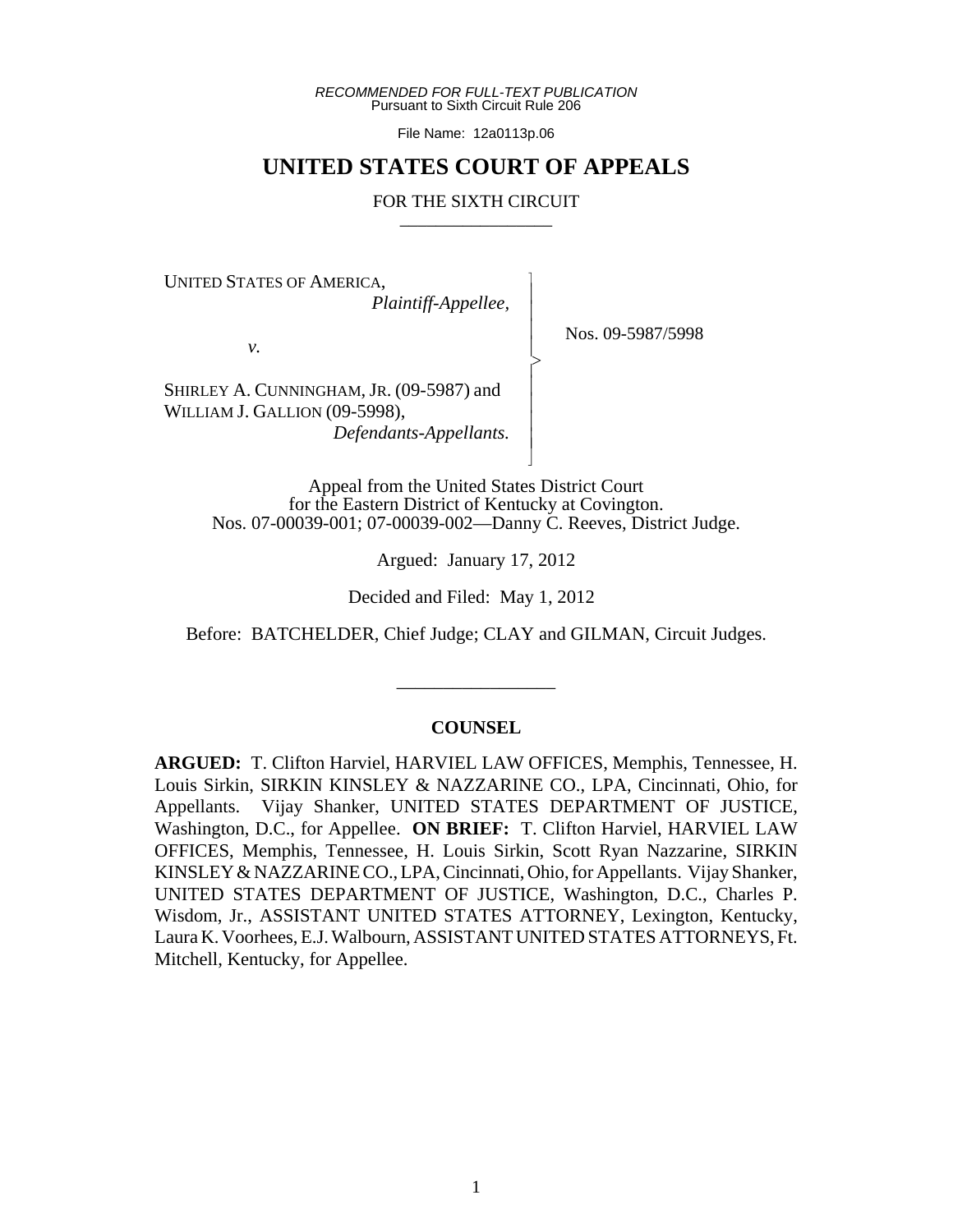# **OPINION \_\_\_\_\_\_\_\_\_\_\_\_\_\_\_\_\_**

**\_\_\_\_\_\_\_\_\_\_\_\_\_\_\_\_\_**

RONALD LEE GILMAN, Circuit Judge. Shirley Cunningham, Jr., and William Gallion were two of three Kentucky lawyers who represented several hundred Kentucky clients in a mass-tort action against the manufacturer of the defective drug "fen-phen." They settled the case for \$200 million, which entitled them under their retainer agreements to approximately \$22 million each in attorney fees. But rather than limit themselves to what they had contractually earned, Cunningham and Gallion concocted a fraudulent scheme to take from their clients almost twice that amount. The scheme did not work out as planned: Cunningham and Gallion were caught, subsequently disbarred from practicing law in Kentucky, and indicted on one count of conspiracy to commit wire fraud, in violation of 18 U.S.C. §§ 1343 and 1349.

After a mistrial, a superseding indictment was issued that again charged Cunningham and Gallion with one count of conspiracy to commit wire fraud, but added eight counts that specifically detailed the wire communications that were part of the scheme. The two men were convicted on all counts at their second trial. They have appealed and now attack their convictions on numerous grounds. For the reasons set forth below, we **AFFIRM** the judgment of the district court.

### **I. BACKGROUND**

### **A. Factual background**

In the 1990s, the diet drug popularly known as "fen-phen" (named for the combination of fenfluramine and phentermine) was used by an estimated six million Americans. Fen-phen was initially hailed as a miracle drug, yet turned out to be anything but when it was found to cause heart-valve dysfunctions in as many as a third of its users. These dysfunctions soon produced injuries, which in turn produced litigation.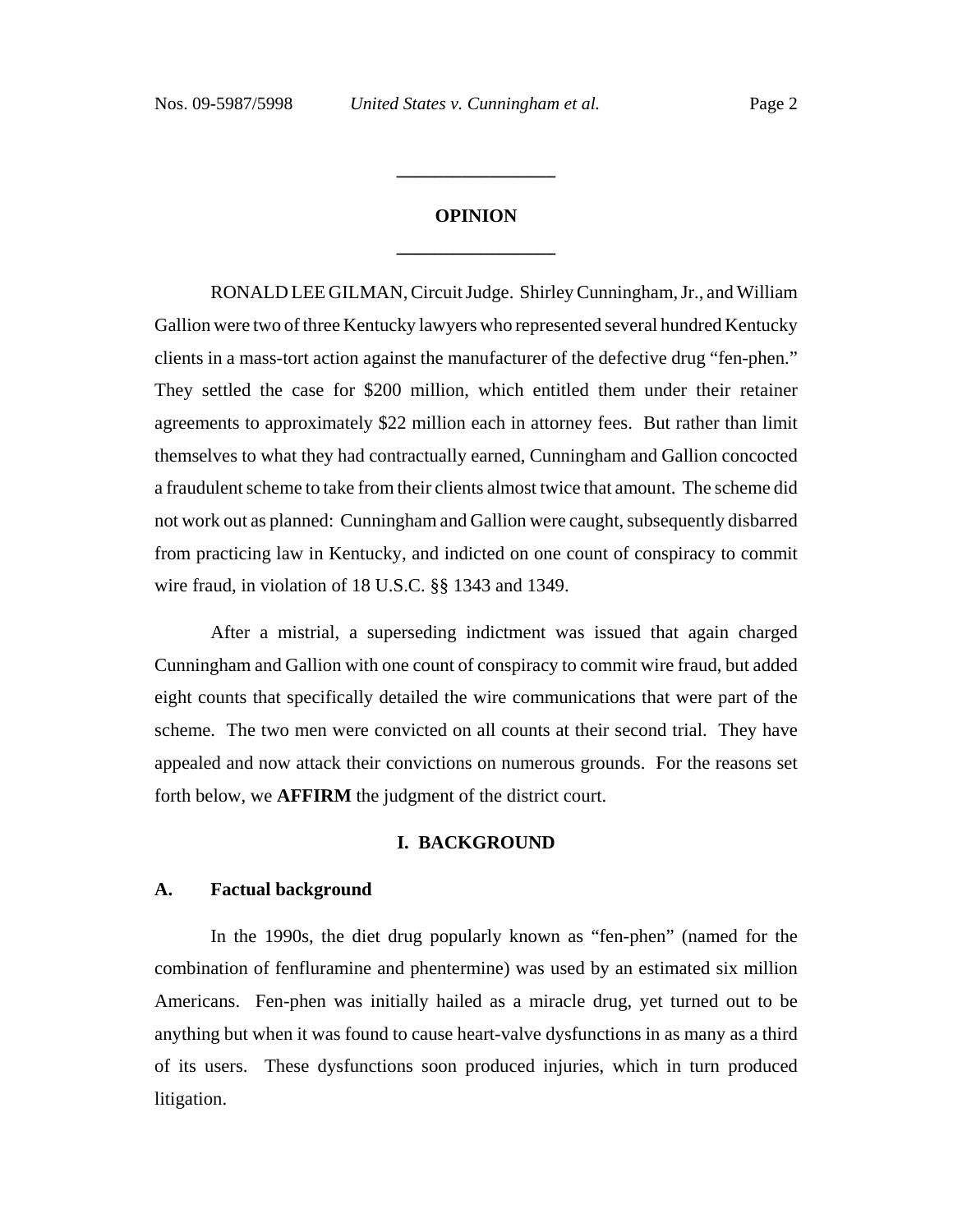One lawsuit in particular marks the factual starting point for this appeal. In 1998, a group of injured fen-phen users in Kentucky, represented by Kentucky lawyers Shirley Cunningham, William Gallion, and Melbourne Mills, brought a prospective class action against American Home Products (AHP), the drug's manufacturer. Also named as defendants in the lawsuit were Rex Duff, a Kentucky doctor who had prescribed fenphen to many of the injured plaintiffs, as well as the clinic that Duff owned and operated. The case was certified as a class action in May 1999, but no notice was given to potential class members.

While the lawsuit was pending in Kentucky state court, another case against AHP was proceeding as a federal multi-district class-action claim in Pennsylvania. The federal litigation eventually resulted in a nationwide class-action settlement in August 2000, which was approved by the Pennsylvania district court supervising the case. Under the terms of the settlement, which defined the class as all persons in the United States who had used fen-phen, the Kentucky plaintiffs would have received a share of the total settlement amount in exchange for releasing their claims against AHP. But on the advice of their lawyers, the Kentucky plaintiffs opted out of the nationwide settlement, preferring instead to take their chances in the state-court action. A total of approximately 431 clients represented by either Cunningham, Gallion, or Mills opted out.

As a tactical move, opting out made financial sense for both the clients and their attorneys. The clients believed (correctly, as it turned out) that they would receive a more generous recovery by pursuing their own action in state court. And if they received such a recovery, their attorneys stood to make huge amounts of money in fees because each attorney had entered into retainer agreements with his respective clients entitling him to roughly a third of each client's recovery.

Because the state-court action remained quite large and complex—involving hundreds of plaintiffs with injuries ranging widely in terms of scope and severity—the attorneys sought outside help. They brought in class-action specialist Stanley Chesley, an attorney based in Cincinnati, Ohio. Chesley's role was to help negotiate a settlement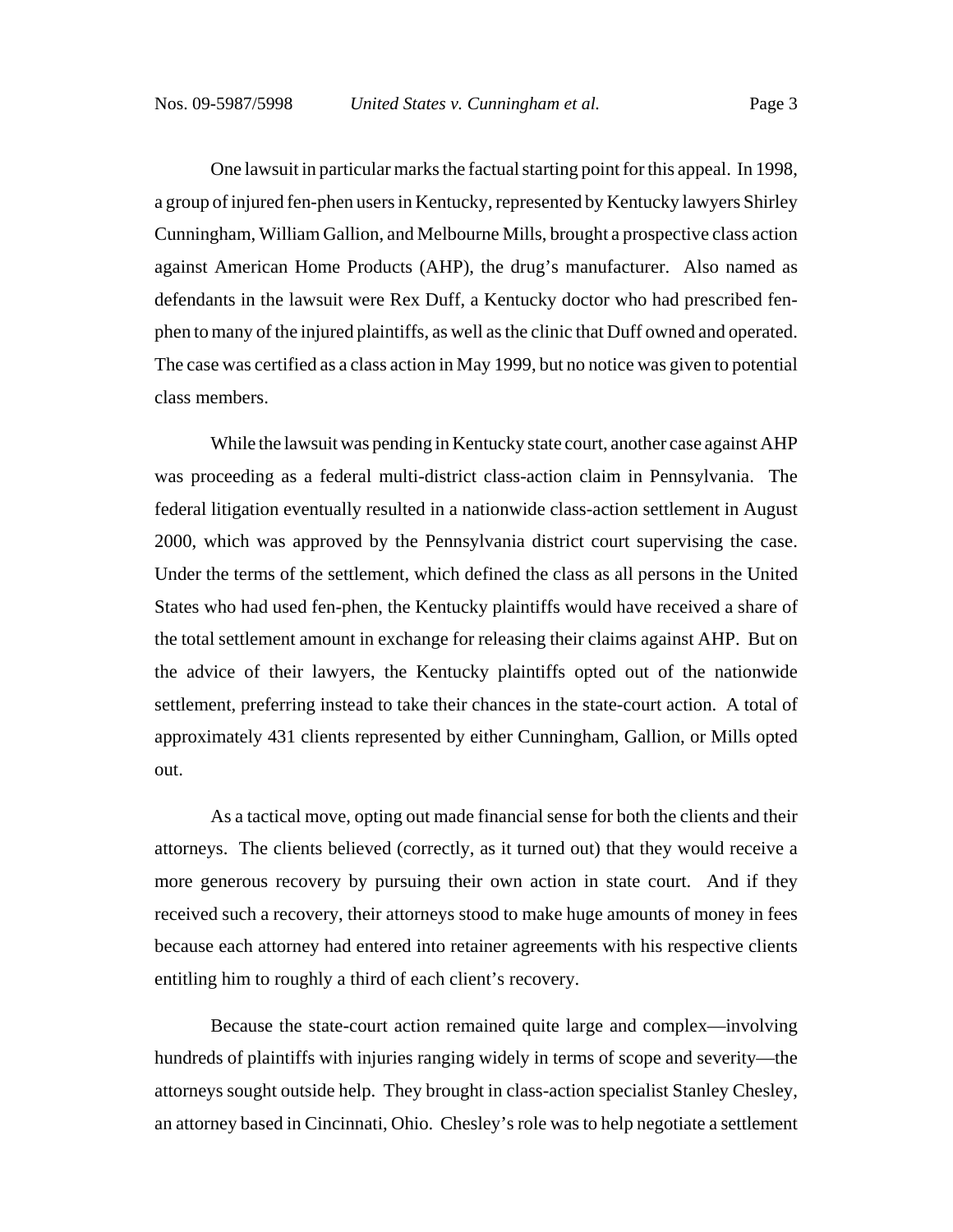with AHP. If he succeeded in reaching a settlement, the Kentucky attorneys and Chesley agreed that Chesley would receive a share—at first 27 percent, but later reduced to 21 percent—of the attorney fees owed to Cunningham, Gallion, and Mills under their respective retainer agreements.

Settlement mediation between the Kentucky plaintiffs and AHP took place in the spring of 2001. According to the trial testimony of Jack Vardaman, who served as counsel for AHP during the settlement-negotiation process, the purpose of the mediation (and thus the purpose of any settlement agreement reached as a result of the mediation) was to settle the claims of the 431 clients represented by Cunningham, Gallion, and Mills; it was not to settle the claims of anyone else who might otherwise have qualified as a member of the class. The 431 clients were nevertheless kept in the dark throughout the settlement-negotiation process. As one internal email that Gallion sent prior to the mediation reads: "We do not want to tell any clients that we are going to try to settle a bunch of cases for a lump sum and then divide up the money. That is only inviting trouble."

After two days of mediation, AHP and the claimants' attorneys struck a deal on May 1, 2001. The total amount of the settlement was \$200 million. Relevant provisions of the agreement included the following:

- the \$200 million would be distributed to and allocated by Cunningham, Gallion, and Mills;
- AHP had a right to terminate the settlement agreement as to all claimants unless 95 percent of the claimants accepted the agreement by September 1, 2001;
- any claimant who accepted the settlement agreement would have to sign a release, thereby losing his or her right to bring a future claim against AHP arising out of the use of fen-phen;
- Cunningham, Gallion, and Mills would move to decertify the state-court class action and dismiss the case with prejudice;
- AHP would not pay any of the \$200 million unless most of the claimants with the worst injuries agreed to settle their cases;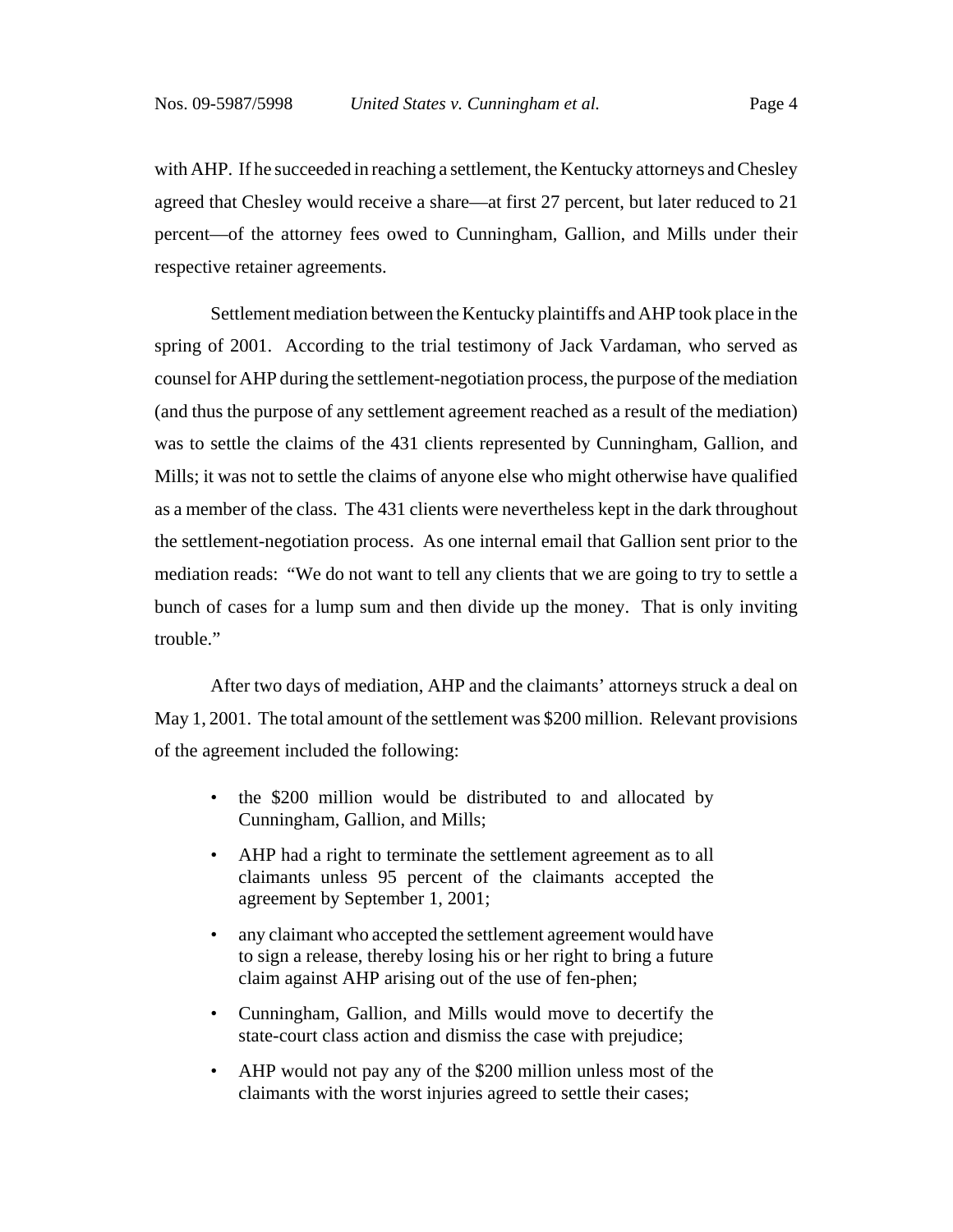- all settlement terms were confidential except for the purposes of receiving tax advice or complying with a court order, and any knowing breach of confidentiality would result in Cunningham, Gallion, and/or Mills paying \$100,000 in damages to AHP; and
- in a side letter to the agreement, Cunningham, Gallion, and Mills agreed to indemnify AHP up to the amount of \$7.5 million for any future claims brought against Duff or his clinics within one year of dismissal of the state-court action by individuals who were not included in the settlement agreement.

Cunningham, Gallion, and Mills each signed the agreement. Vardaman signed on behalf of AHP.

Having come to a tentative agreement, the lawyers notified Judge Joseph Bamberger, who presided over the state-court action. Judge Bamberger then entered an order decertifying the class, dismissing with prejudice the claims of the 431 settling claimants—notably, before any of those claimants had even been made aware of, much less agreed to, the settlement—and dismissing without prejudice the claims of any potential class members beyond the 431 claimants covered by the May 1, 2001 agreement. In the order, Judge Bamberger made clear that "[t]he parties did not have sufficient information concerning, and were not able to reach a settlement of, the claims of other class members." He therefore did not construe the settlement agreement as a class-action settlement, but rather as an aggregate settlement of the claims of 431 specific individuals.

The lawyers then had to determine how to allocate the money among the 431 clients (or 440 clients, as the final number indicated). To this end, Gallion directed his associate David Helmers to draft a formula that computed each client's fair share, taking into account the extent to which each had been injured. The resulting formula was based primarily on the matrix used to distribute the nationwide class-action settlement fund. Gallion then modified the numbers to increase the share that would go to the clients who had sustained the worst injuries. The result was a comprehensive spreadsheet that listed each client's approximate share of the total recovery.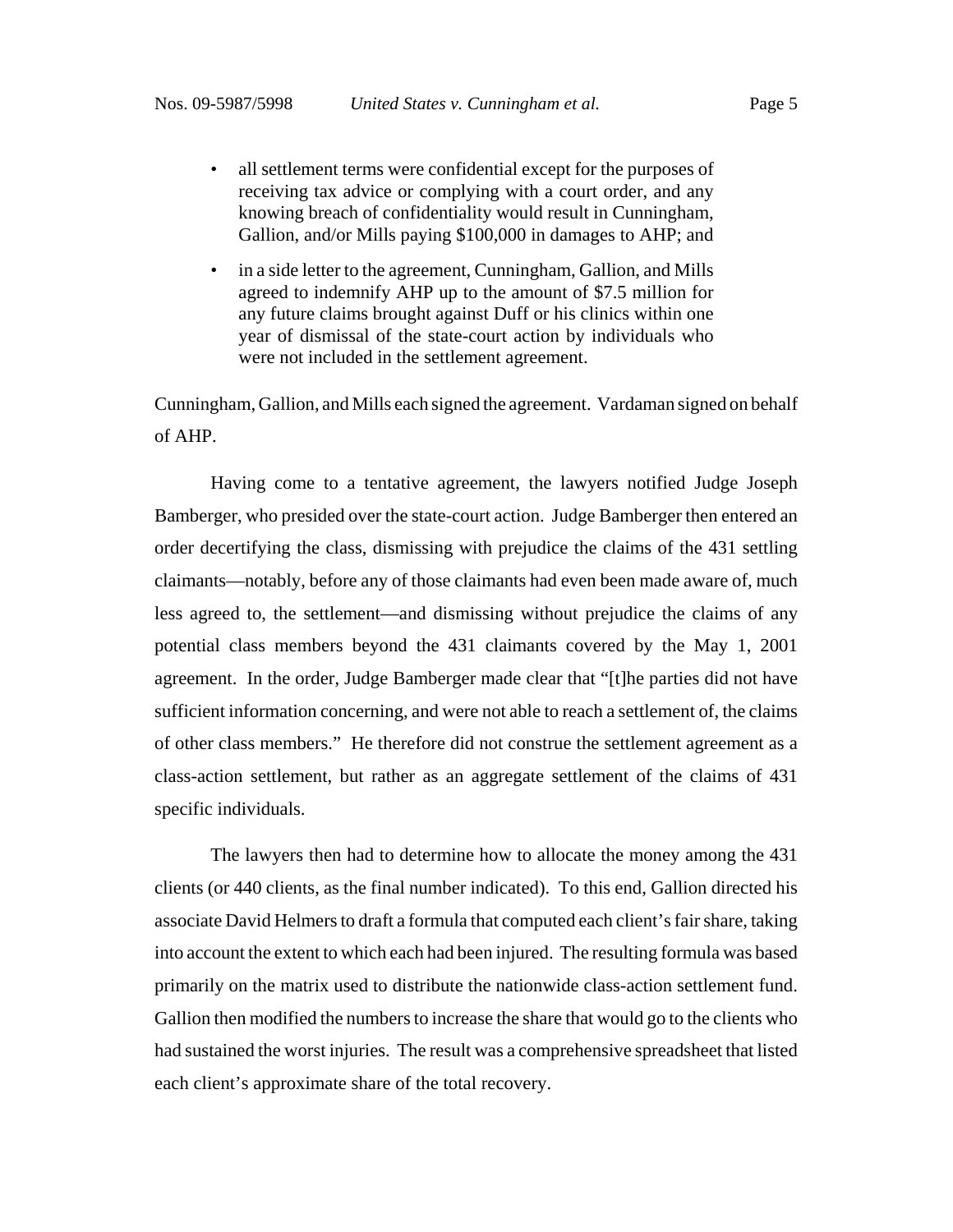Next came the matter of notifying the clients that a deal had been reached and securing their assent to the terms of the settlement. In Kentucky, an attorney's professional obligation to his clients in aggregate-settlement situations is governed by Rule  $3.130(1.8)(g)$  of the Kentucky Supreme Court. That rule, with which Cunningham, Gallion, and Mills explicitly agreed to comply in the May 2001 settlement agreement, provides as follows:

A lawyer who represents two or more clients shall not participate in making an aggregate settlement of the claims of or against the clients . . . unless each client gives informed consent, in a writing signed by the client. The lawyer's disclosure shall include the existence and nature of all the claims or pleas involved and of the participation of each person in the settlement.

Ky. Sup. Ct. R.  $3.130(1.8)(g)$ . According to the government's expert witness, Professor Howard M. Erichson, this rule imposed upon Cunningham, Gallion, and Mills the obligation to inform their clients of the total amount of the settlement, the number of individuals sharing in it, the method used to calculate each individual's share, and the 95-percent acceptance requirement.

But the evidence at trial revealed that they did none of this. Instead, according to the testimony of numerous clients, a representative of the lawyers went to each client individually, told him or her that a tentative settlement agreement had been reached as to that individual's claim (without mentioning that the claim had already been dismissed with prejudice by Judge Bamberger), devalued the amount of the individual's recovery as compared to the number listed on Gallion's spreadsheet, and instructed the client to sign a confidential release.

If a client complained about the recovery amount or refused to settle, the lawyers' representative would return at a later date with a larger offer, falsely explaining that the lawyers had successfully renegotiated the client's claims with AHP. Every client ultimately accepted his or her settlement offer.

After each client had accepted the offer, he or she was informed of the agreement's confidentiality provision. But the lawyers misrepresented to at least some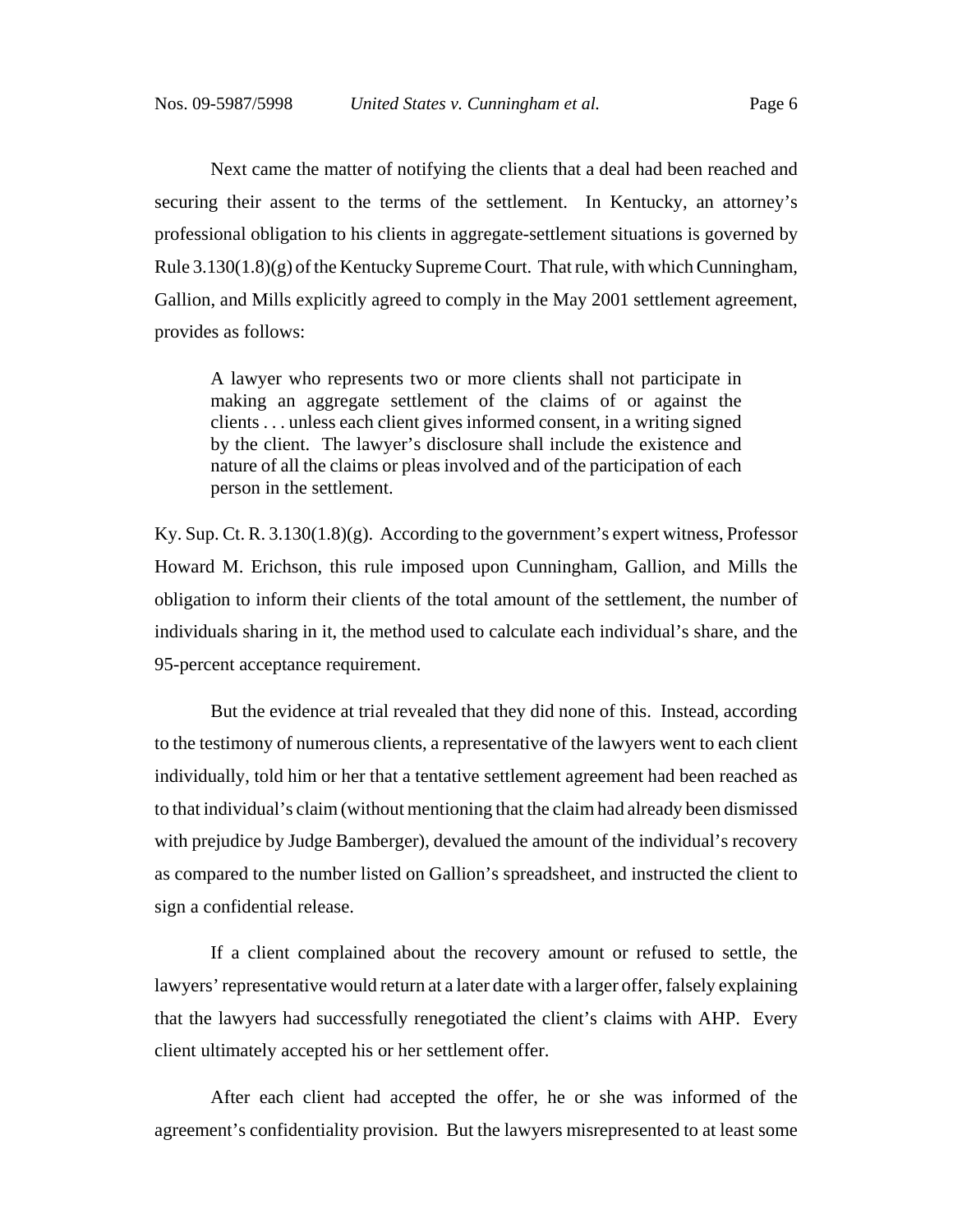of their clients the effect of noncompliance with that provision, telling these clients that they could go to jail if they told anyone about the details of the settlement. In this way, the lawyers used the provision as both a sword and a shield, bullying their clients into keeping their mouths shut and protecting the lawyers' actions from discovery by others.

With the 95-percent acceptance requirement satisfied, AHP began depositing the settlement money into an escrow account that the lawyers had established for the purpose of distributing the settlement funds. All \$200 million, plus an additional \$450,000 for the settlement of new claims, was deposited by the end of 2001. Under their retainer agreements, the lawyers were due approximately one third of this amount; the clients were entitled to the rest.

The actual breakdown, however, worked out quite differently. According to bank records introduced at trial, the lawyers paid their clients—in checks marked "final settlement"—just a bit more than \$45 million altogether, or less than 23 percent of the total settlement amount. The lawyers kept the remainder for themselves and associated counsel, transferring much of it from the escrow account to various other accounts, including out-of-state accounts, held by either Cunningham, Gallion, or Mills. And even though the lawyers had paid their clients far less than the amounts owed under the lawyers' own allocation spreadsheet, Gallion directed Helmers and other subordinates to calculate the attorney fees using the higher numbers set forth in the spreadsheet.

The lawyers' actions eventually attracted the attention of the Kentucky Bar Association (KBA). After receiving a complaint regarding how Mills had handled the settlement, the KBA launched a disciplinary investigation into the matter in January 2002. Linda Gosnell, the KBA's chief counsel, led the investigation. She soon determined that she needed to review the specifics of the settlement-payment process to ascertain how the money had been distributed to the clients. Gosnell therefore requested that subpoenas be issued for the lawyers' bank-account records. Cunningham, Gallion, and Mills were served with the subpoena applications, which noted that a hearing regarding the subpoenas was scheduled before the Kentucky Supreme Court on February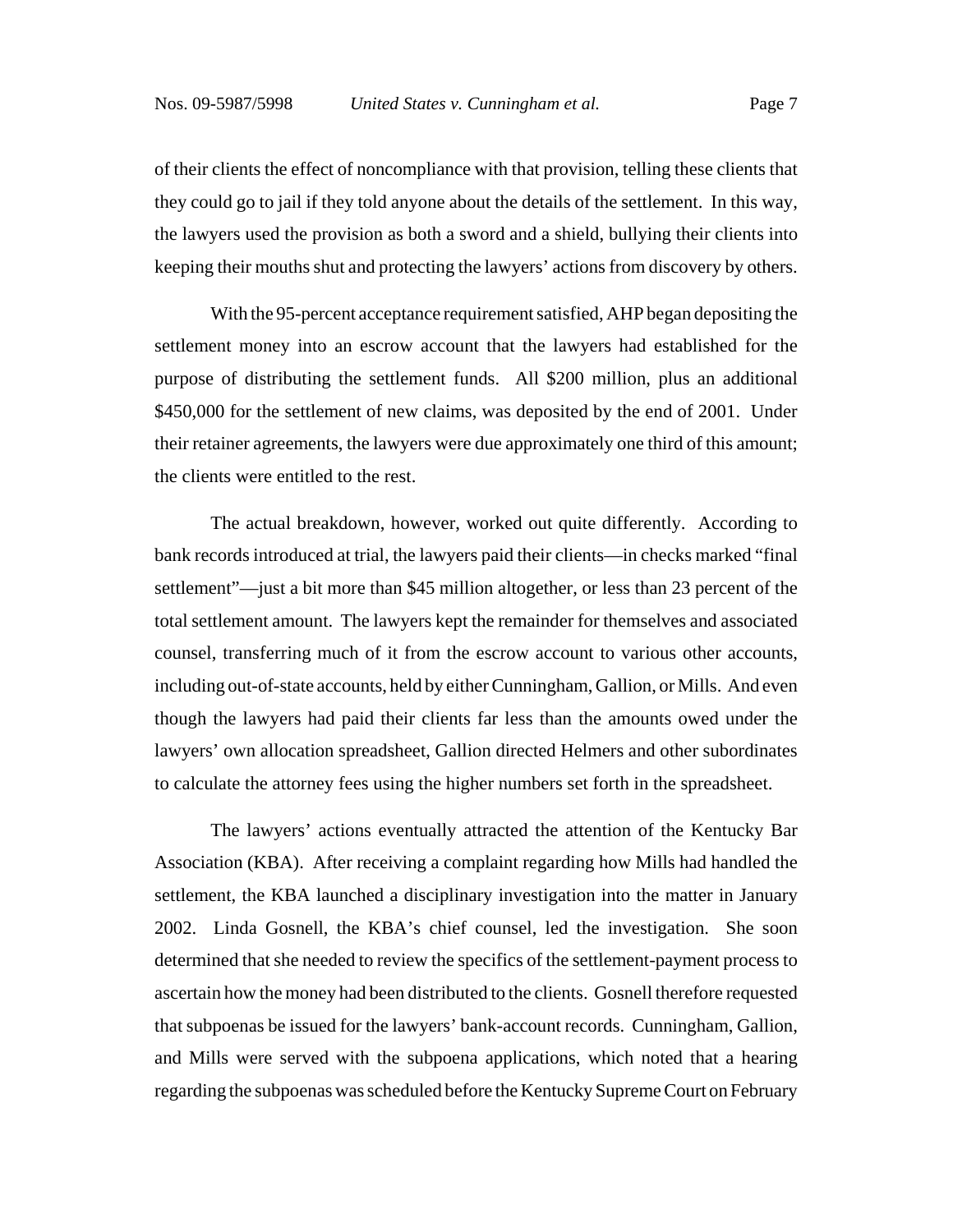11, 2002. Mills was served with the application on January 30; the record does not reflect when the other two attorneys were served.

Gallion stopped by Mills's office on January 31 and ordered an employee there to destroy any documents relating to the way in which the individual clients' claims had been settled. Declining to do so, the employee moved many of the documents into a locked drawer inside her office for safekeeping.

On February 8, 2002—three days before the Kentucky Supreme Court's hearing regarding the subpoena applications—Cunningham and Gallion ordered the transfer of approximately \$59 million from their personal bank accounts back into the escrow account. Cunningham specifically requested that the transfers be completed no later than February 11. The transfers in fact occurred on that date, the same day that the Kentucky Supreme Court approved the issuance of the subpoenas.

Meanwhile, Chesley, Cunningham, and Gallion met with Judge Bamberger on February 6, 2002 to further discuss the settlement, despite the fact that Judge Bamberger had already dismissed the case. The meeting occurred late in the workday, outside the presence of AHP or any of the lawyers' clients. Several important developments transpired during the meeting. First, Gallion requested that the court approve an allocation of 49 percent of the total settlement fund as attorney fees. In making this request, Gallion failed to mention that each lawyer had already received fees—calculated by using the total settlement amount as opposed to the (lower) actual amount distributed to the clients—or even that each had previously entered into lower-percentage retainer agreements with their respective clients. Nor did Gallion tell the judge that the lawyers were currently under investigation by the KBA for their handling of the settlement.

Second, Chesley discussed with Judge Bamberger the possibility of distributing some of the excess funds from the settlement into a *cy pres* trust account, from which the money could be used for charitable purposes. Chesley explained that this practice is fairly common in class-action settlements. But he did not discuss with the judge why establishing a charitable trust was appropriate in this case or in aggregate settlements more generally. Nor did he mention the amount of money involved. And finally,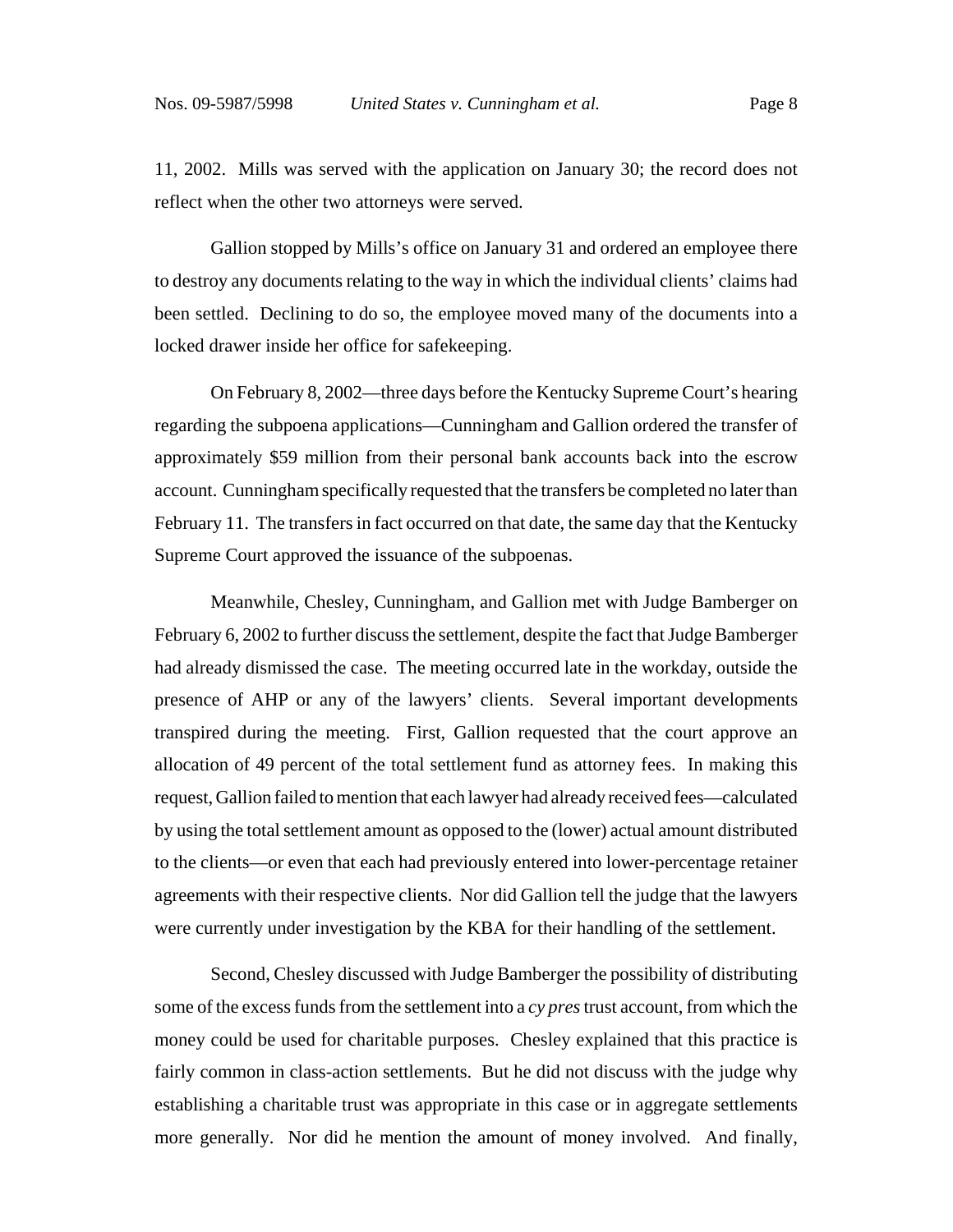Gallion asked Judge Bamberger to order a second distribution of the settlement funds to the clients.

Judge Bamberger approved the 49-percent fee award and a second distribution in an order drafted by the lawyers. The order, which the judge signed on February 15, 2002, but which was not entered until June 6 of the same year, provides in pertinent part that the court had:

- "retain[ed] jurisdiction over the settled action for purposes of resolving any post-settlement issues including the anticipated need for Court participation in allocation of excess [settlement] funds";
- approved of "the manner in which [the settlement] proceeds have been handled," "the attorney's fees and expenses paid to date as reasonable and necessary," and "fees and expenses as discussed" on the ground that the court had "been provided an accounting of the settlement proceeds to date including the . . . assessment and allocation of attorney's fees";
- approved of "the method of claims administration, and the reasonableness and fairness of payments made to individual claimants," on the ground that the court had "been advised of the manner in which the individual claims have been administered and the proceeds allocated to the individual class members"; and
- approved of "the handling and management of [excess] funds to date" on the grounds that the court had "been advised of the existence of additional funds following the resolution of individual claims" and had "discuss[ed] with the principal plaintiffs' counsel regarding the proper method of handling those funds from this date forward."

The court further ordered "that the funds be disbursed and allocated according to the following schedule": "[f]ifty percent of remaining funds shall be distributed to the individual clients on a pro-rata basis" and "[t]he remaining fifty percent shall be held for the purposes of handling any indemnification of contingent liabilities until further order of the court." No mention is made in the order that the judge had awarded 49 percent of the total settlement as attorney fees.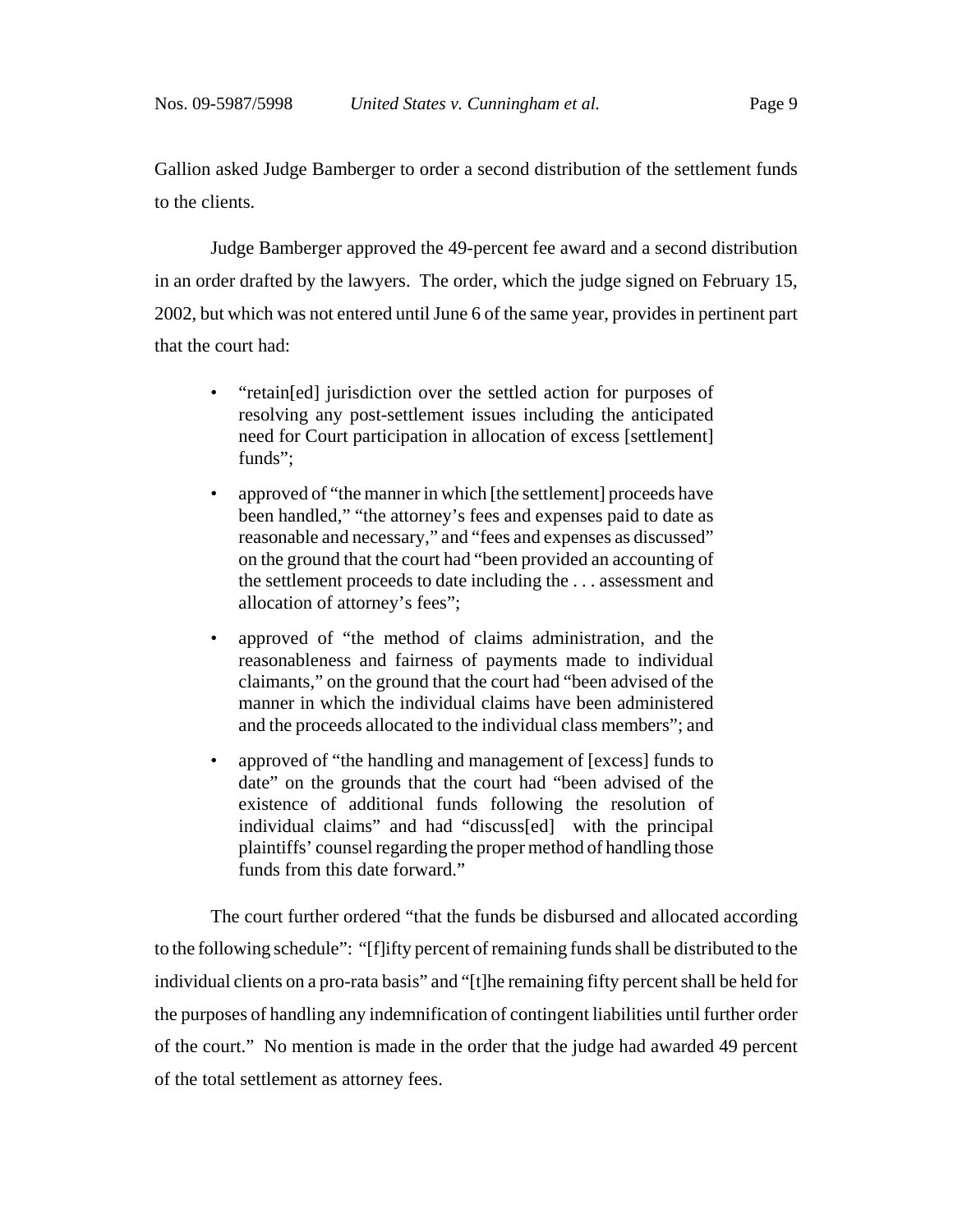Despite later testifying that he disagreed with many of the factual statements contained in the order, Judge Bamberger signed it anyway. His explanation for doing so is that he trusted the attorneys to provide him with a truthful and comprehensive order.

In the spring of 2002, Cunningham and Gallion directed that the second distribution of settlement funds be made to the clients. The clients were sent letters explaining that "[t]he Court is going to allow us to release some of these funds to plaintiffs as extra compensation for a second distribution," and so "we will be permitted to give you additional settlement monies over and above the full compensation you have already received." These "additional settlement monies" ended up being about half of each client's initial allocation.

The letters also mentioned the topic of the charitable trust:

After July, 2002, we will meet with the Court again and review the amounts paid pursuant to the indemnity agreement. If there are some sums left over, we would like to donate the remainder to a charity and know you would join us in this worthy and admirable act. The Court has indicated that it also thinks a donation would be appropriate and the Court would approve this. The issue of a charitable donation is premature as we do not know whether there will be any sums remaining to do this, but we wanted to inform you of our thoughts. Although we believe you would concur, if you have a strong objection to the idea of a donation to a charity, please let us know.

The letters did not clarify what "some sums" meant. Many clients assumed that the number was quite small, likely in the hundreds of dollars. Some asked how much would be donated and were told that "it would be a very small amount." But Cunningham and Gallion actually intended to put \$20 million into the charitable trust. Many clients testified that they would not have agreed to the donation had they been made aware that the actual amount was so large.

The final state-court hearing relating to the settlement process took place in late June 2002. Before that hearing was set to begin, Gallion informed Judge Bamberger that \$20 million remained in the settlement account and that the attorneys were considering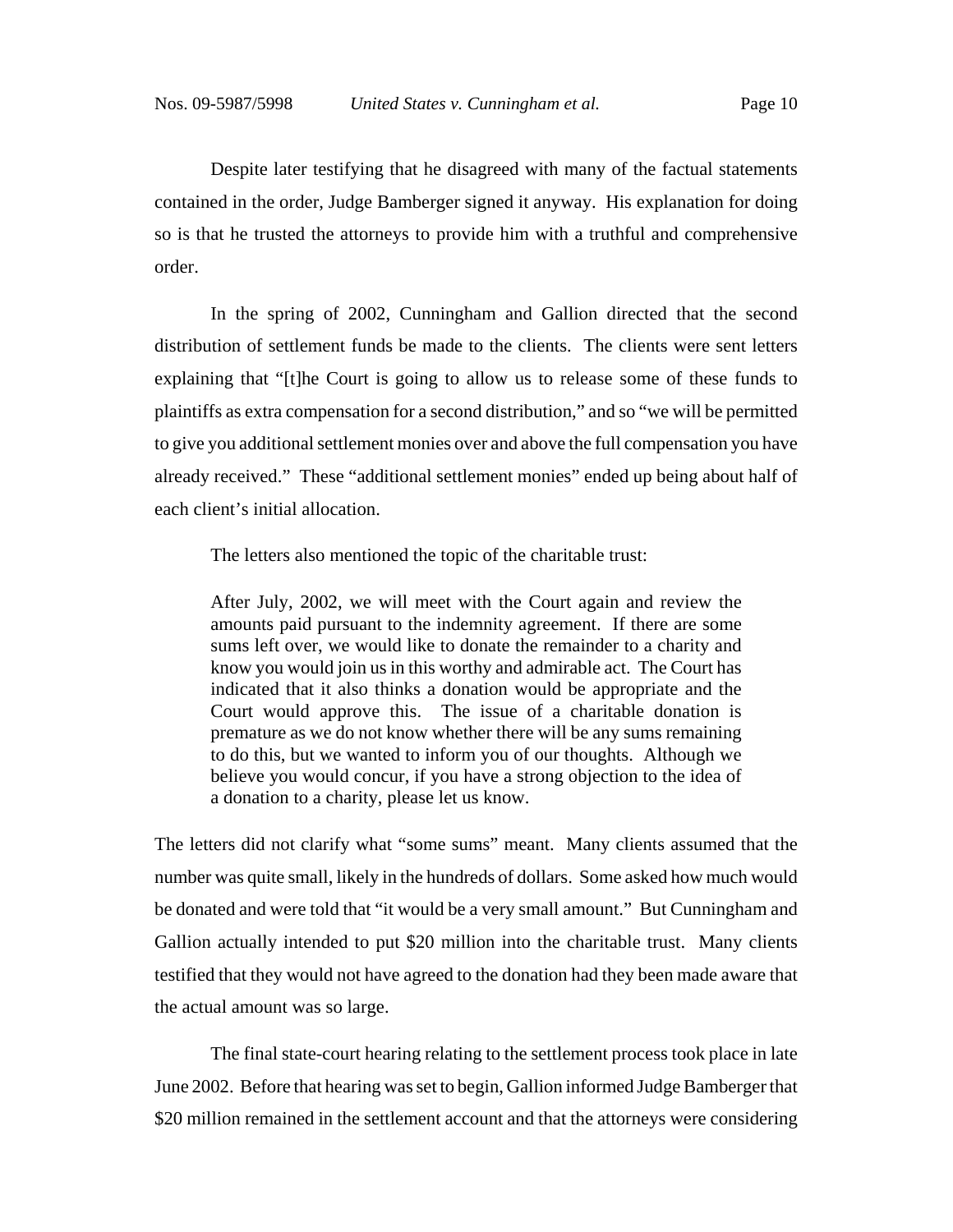placing the excess money in a charitable trust. Judge Bamberger asked if the clients knew about the extra \$20 million. Gallion said that they did and that they were "thrilled."

During the hearing, Judge Bamberger agreed to place the excess settlement funds into a charitable trust, to be known as the Kentucky Fund for Healthy Living (the Fund, for short). Judge Bamberger signed an order to this effect, although the order did not mention the amount of money that would be put into the Fund. The order also authorized the payment of fees and expenses to the Fund's four directors, three of whom happened to be Cunningham, Gallion, and Mills. They each received nearly \$150,000 in fees over the two-year period between June 2003 and June 2005. Judge Bamberger himself later became a fifth paid director of the Fund, drawing more than \$50,000 in fees between July 2004 and April 2005.

One other matter was addressed during the June 2002 hearing: Judge Bamberger agreed to release the \$7.5 million that the lawyers had set aside to cover the possible indemnity to AHP as provided in the side letter to the settlement agreement. The judge specifically designated that money as attorney fees, which Cunningham, Gallion, and Mills split among themselves.

Including these payments, the \$200,450,000 in total settlement proceeds broke down as follows: Cunningham received over \$21 million; Gallion, nearly \$31 million; Mills, almost \$24 million; Chesley, more than \$20 million; the Fund, \$20 million. Several other lawyers divided up approximately \$10.5 million. And the clients? Even with the second distribution, they received a total of approximately \$73.5 million—somewhat less than 37 percent of the total value of the settlement.

While all this was going on, the KBA was conducting its disciplinary investigation. But before the investigation was complete, Cunningham and Gallion voluntarily filed motions to withdraw from the KBA under permanent disbarment. The motions, which were filed in September 2008, admitted that the lawyers had committed numerous ethical violations. Each lawyer acknowledged that: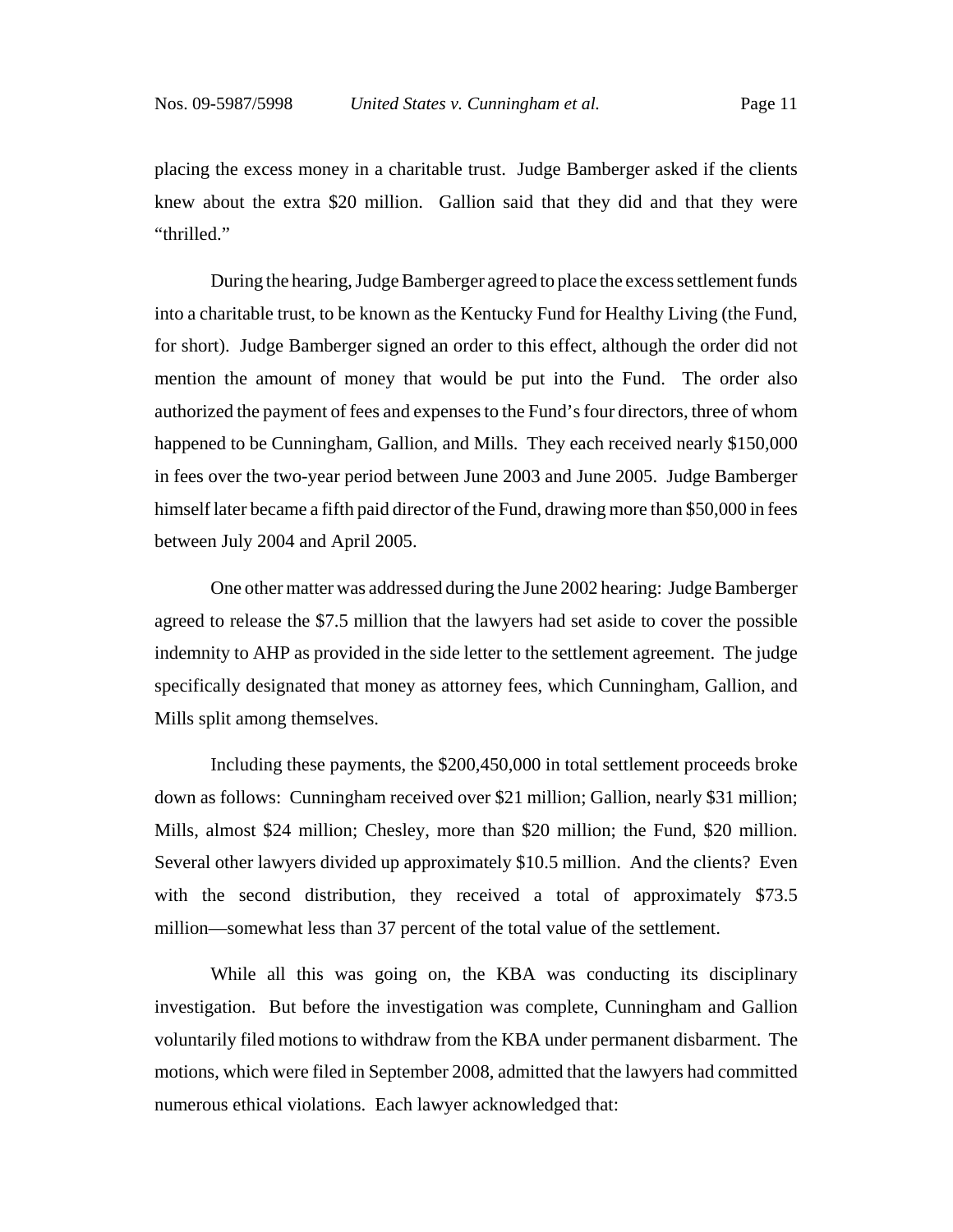(1) he did not tell his clients in writing that he had made fee arrangements with other attorneys; (2) he did not advise his clients concerning the mediation of their case, or provide them an opportunity to be present at the mediation or present input as to the value of their specific case; (3) he did not advise his clients of the total settlement amount and did not comply with the requirements of [Rule]  $3.130-1.8(g)$ [of the Kentucky Supreme Court]; (4) he did not advise his clients that he was seeking fees that were more than the contingent fees provided in his contingent fee contracts; (5) he did not comply with the requirements of [Rule] 3.130-1.15 [of the Kentucky Supreme Court] to 'hold property of clients or third persons that is in a lawyer's possession in connection with a representation separate from the lawyer's own property . . . in a separate account maintained in the state where the lawyer's office [i]s situated . . .'; (6) he did not disclose to the clients that he intended to request that the Judge consider placing approximately \$20,000,000 of the settlement funds into the Kentucky Fund for Healthy Living, Inc., or obtain their consent to that distribution; (7) he participated as a paid director of the Fund without client consent; and, (8) he did not disclose to his clients that their individual settlement amounts were being determined by a settlement protocol developed and administered by their own lawyers, not by the Defendant.

The Kentucky Supreme Court granted the motions in October 2008 and permanently disbarred Cunningham and Gallion from practicing law in Kentucky. Whether Mills was likewise disbarred or made similar admissions to the KBA cannot be ascertained from the record.

### **B. Criminal proceedings**

Based on the above facts, a federal grand jury issued an indictment in June 2007, charging Cunningham, Gallion, and Mills with one count of conspiring to commit wire fraud, in violation of 18 U.S.C. §§ 1343 and 1349. After a jury trial a year later in the United States District Court for the Eastern District of Kentucky, Mills was found not guilty. But the jury could not reach a verdict as to Cunningham or Gallion. Over objection from the government, Cunningham sought to waive his constitutionally protected right to a unanimous verdict and instead "accept a verdict if nine jurors agreed." The district court rejected his waiver, declared a mistrial, and transferred the case to another judge in the Eastern District of Kentucky.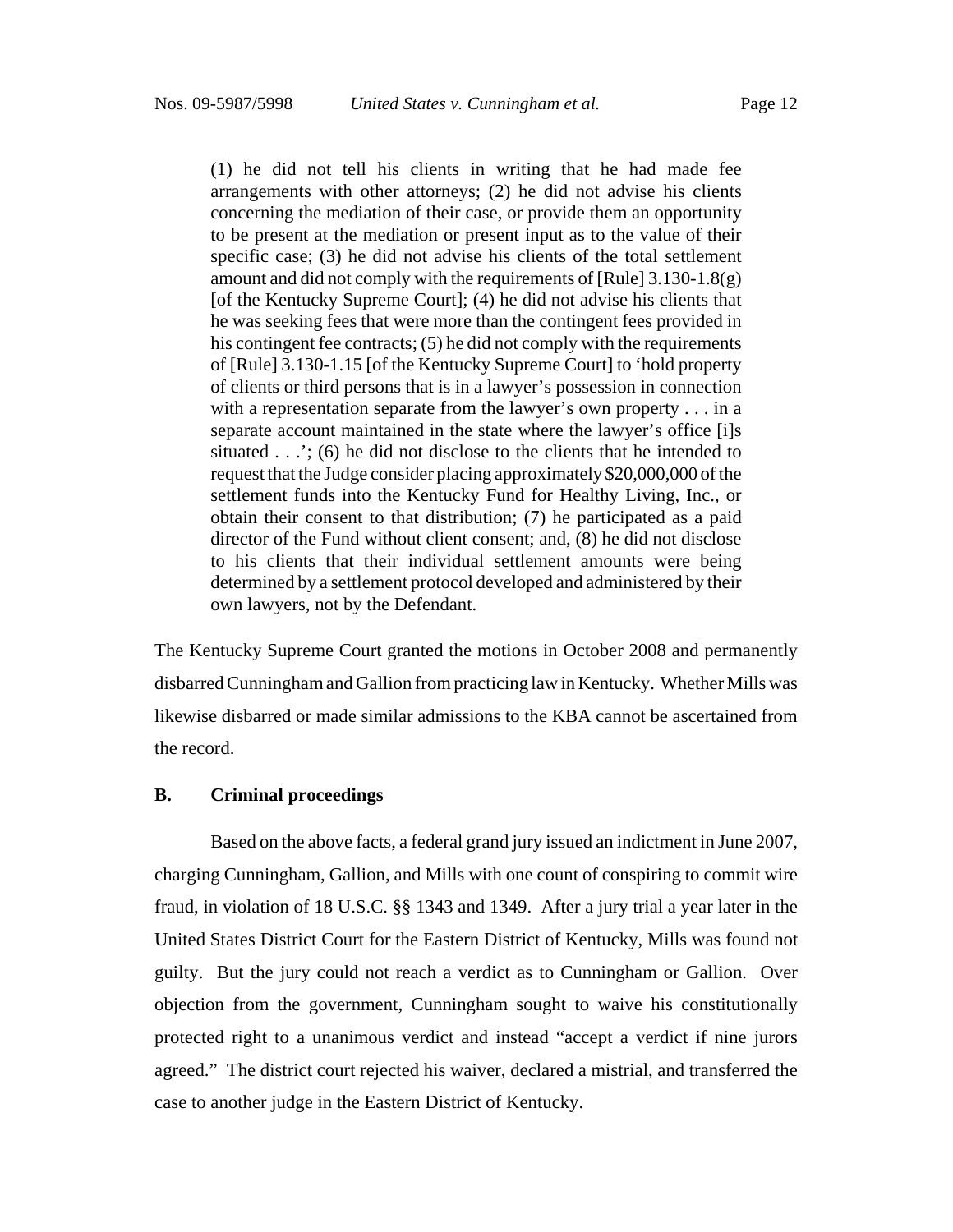A superseding indictment was issued by a federal grand jury in September 2008, again charging Cunningham and Gallion with one count of conspiracy to commit wire fraud, in violation of 18 U.S.C. §§ 1343 and 1349, plus an additional eight counts of wire fraud, in violation of 18 U.S.C. §§ 2 and 1343. The indictment also included a forfeiture count under 18 U.S.C.  $\S 981(a)(1)(C)$  and 28 U.S.C.  $\S 2461(c)$ . After a second jury trial, which commenced in February 2009, Cunningham and Gallion were convicted on all counts.

The district court sentenced Cunningham to 240 months in prison and Gallion to 300 months in prison, both terms to be followed by three years of supervised release. In addition, the court ordered the defendants to pay more than \$127 million in restitution to their clients. Both defendants have appealed. Their separate appeals have been consolidated by this court.

### **II. ANALYSIS**

The defendants raise numerous issues on appeal. They attack the sufficiency of the evidence, challenge the timeliness of the indictments, assert constitutional violations and other error stemming from the district court's determination that the state-court action was resolved as an aggregate settlement rather than as a class action, claim that several of the court's evidentiary rulings constituted an abuse of discretion, dispute the restitution amount, contend that the district court erred by not granting a mistrial due to the health problems of Gallion's counsel, and argue that Cunningham should have been allowed to waive his constitutional right to a unanimous verdict. We will address each of these issues in turn below.

### **A. Sufficiency of the evidence**

#### *1. Standard of review*

Gallion first challenges the sufficiency of the evidence supporting his convictions for wire fraud and conspiracy to commit wire fraud. We review de novo a district court's denial of a motion for acquittal based on the insufficiency of the evidence, *United States v. Mabry*, 518 F.3d 442, 447 (6th Cir. 2008), and must affirm the district court's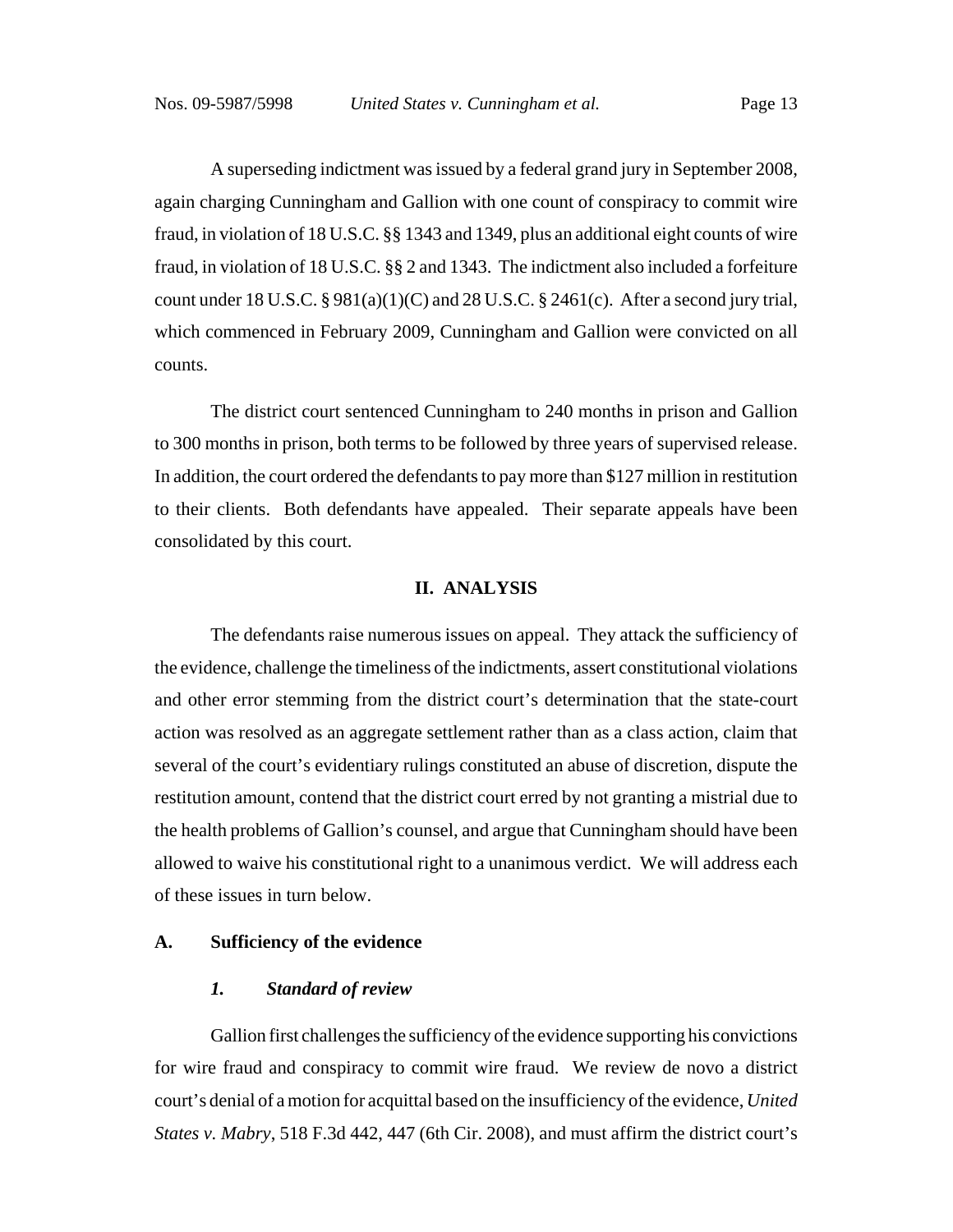decision if, "after viewing the evidence in the light most favorable to the prosecution, *any* rational trier of fact could have found the essential elements of the crime beyond a reasonable doubt." *Jackson v. Virginia*, 443 U.S. 307, 319 (1979) (emphasis in original). Because we may not independently weigh the evidence or "substitute our judgment for that of the jury," *Johnson v. Mitchell*, 585 F.3d 923, 931 (6th Cir. 2009), a defendant making an insufficiency-of-the-evidence argument "bears a very heavy burden." *United States v. Daniel*, 329 F.3d 480, 485 (6th Cir. 2003) (internal quotation marks omitted).

### *2. Evidence of wire fraud*

The crime of wire fraud consists of three elements, each of which must be proven beyond a reasonable doubt: (1) "that the defendant devised or willfully participated in a scheme to defraud"; (2) "that he used or caused to be used an interstate wire communication in furtherance of the scheme"; and (3) "that he intended to deprive a victim of money or property." *United States v. Faulkenberry*, 614 F.3d 573, 581 (6th Cir. 2010) (internal quotation marks omitted). Gallion attacks the evidence as to the first and second of these elements—the first by arguing that the evidence was insufficient to support the jury's conclusion that he had the requisite intent to defraud; the second by arguing that the evidence was insufficient to support the jury's conclusion that the wire transfers furthered the scheme to defraud (even assuming that there was such a scheme).

#### *a. Intent to defraud*

The first element covers the requisite mental state. A defendant must have been part of "a scheme to defraud," meaning "any plan or course of action by which someone *intends* to deprive another . . . of money or property by means of false and fraudulent pretenses, representations, or promises." *Id.* (emphasis added) (internal quotation marks omitted).

Gallion's argument for why he lacked the intent to defraud is essentially that he and Cunningham had little experience handling complex litigation and simply "got in over our heads." He thus attributes most of their unethical behavior—including setting up the charitable trust, seeking 49 percent of the settlement in attorney fees, and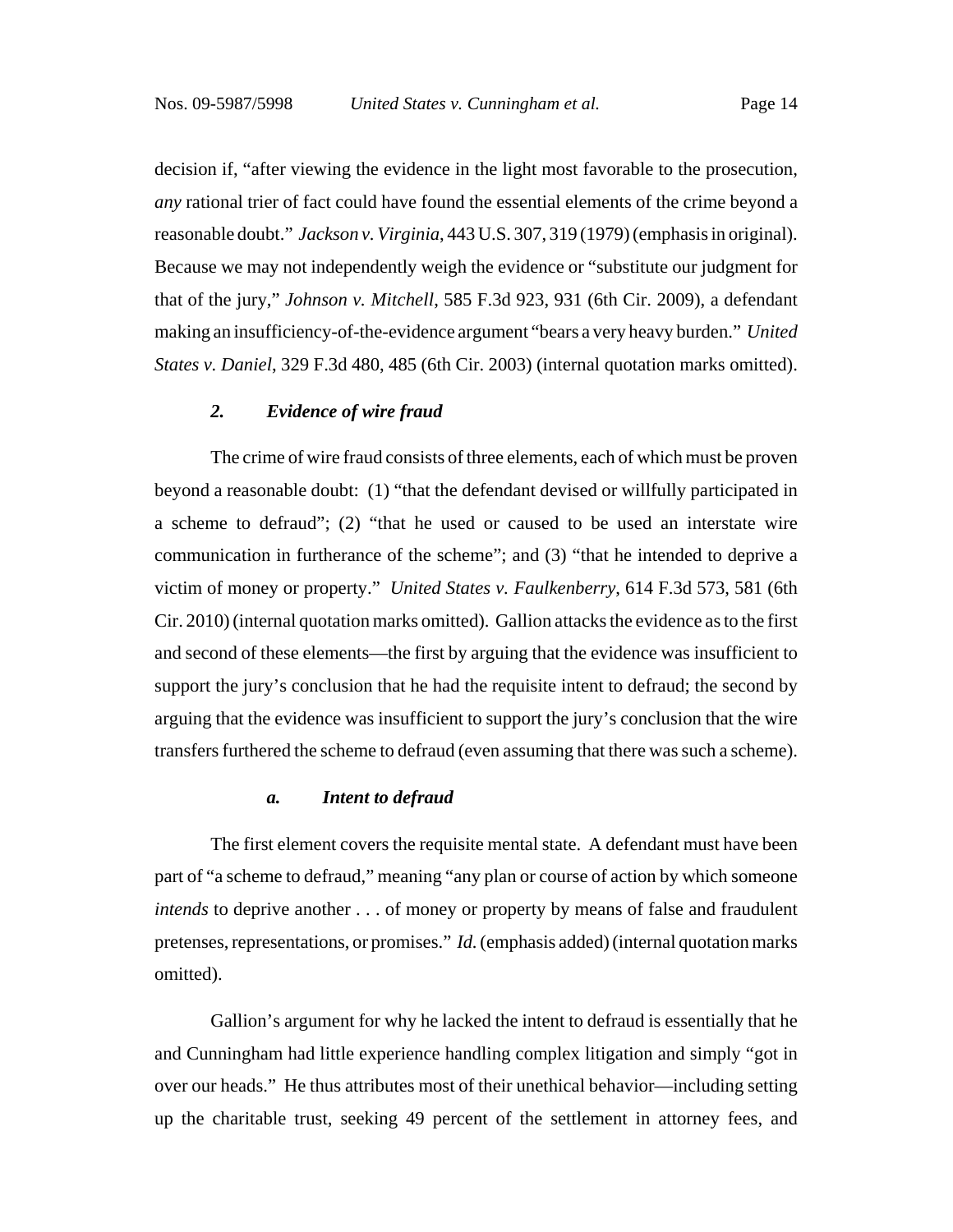misrepresenting numerous facts to Judge Bamberger—to the misguided advice of Chesley, upon whose expertise Gallion claims to have reasonably relied. And he further attempts to immunize his conduct by pointing to the fact that Judge Bamberger signed off on many of the actions that constituted the alleged scheme to defraud. As Gallion sees the situation, his "good faith reliance on Chesley's advice and guidance, as well as Judge Bamberger's approval of all significant aspects of the state court action, negated any alleged criminal intent."

 But Gallion's interpretation of the evidence is just that: *his* interpretation. Such a view is bolstered only if one draws all factual inferences in *his* favor. Viewing the evidence as legally required—in the light most favorable to the government—there is little doubt that the evidence was sufficient to support the jury's conclusion that Gallion intended to defraud his clients out of money that was rightfully theirs.

Consider just some of the evidence produced at trial. Testimony revealed that Cunningham and Gallion directed their subordinates to conceal highly important information about the settlement from their clients (including the total amount of the settlement, the number of claimants sharing in it, and the method of allocation) and to offer each claimant substantially less than his or her properly calculated share. Moreover, according to the trial testimony, the lawyers misled some of their clients into believing that there had been a successful renegotiation of their claims with AHP and that a breach of the settlement's confidentiality clause could lead to jail time. These misrepresentations support the conclusion that Cunningham and Gallion participated in a massive scheme to defraud their clients.

In addition, an employee of Mills testified that, one day after learning that the KBA had applied to subpoena the lawyers' bank-account records, Gallion ordered her to destroy all documents related to the manner in which the individual clients' claims had been settled. And shortly before the Kentucky Supreme Court's hearing to decide whether to authorize the subpoenas, Cunningham and Gallion transferred approximately \$59 million from their personal bank accounts back into the escrow account. These actions clearly indicate that Cunningham and Gallion knew that what they had done was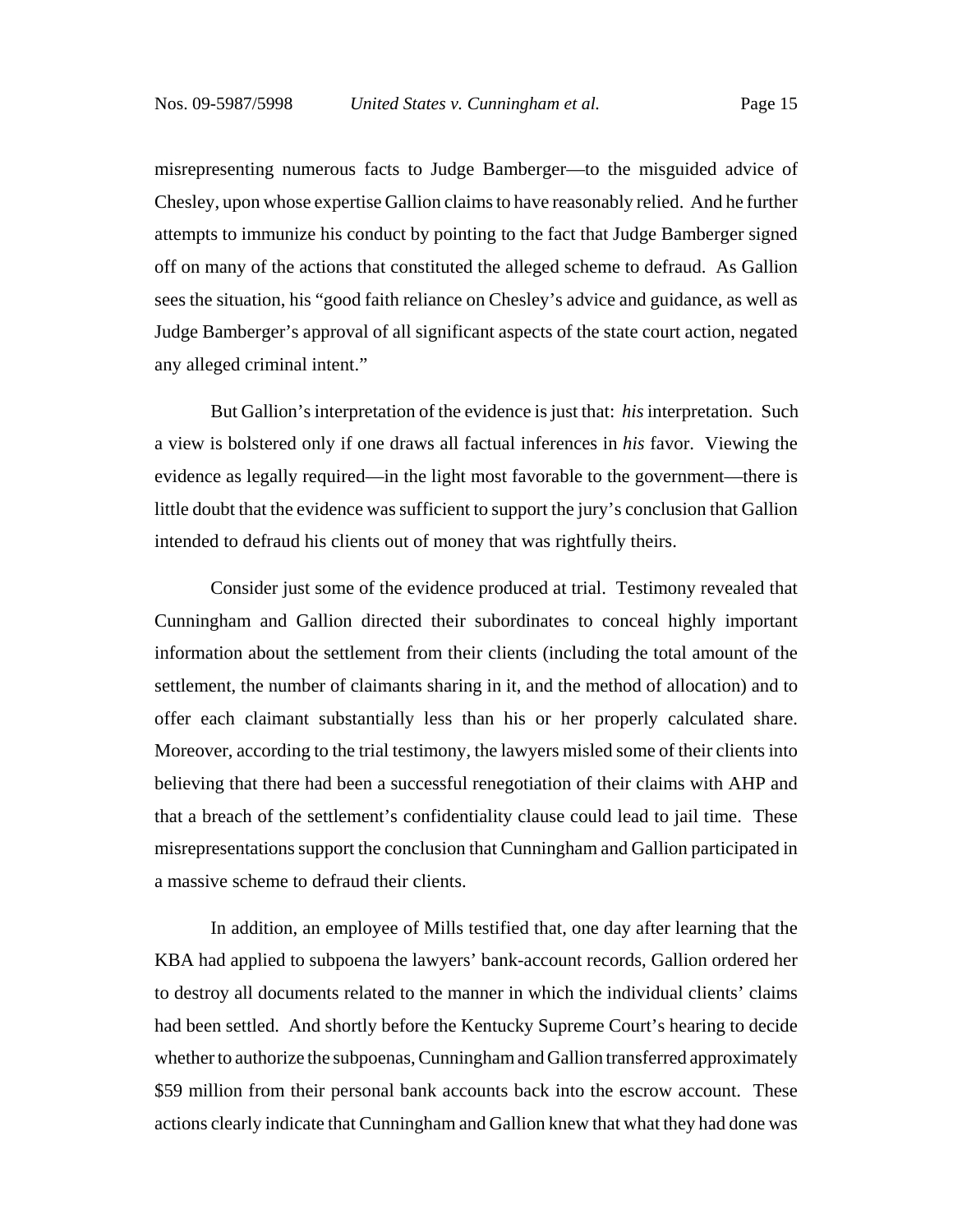wrong, and further support the conclusion that they had intended to defraud their clients out of millions of dollars.

As for Gallion's alternative theory of the evidence, two further points deserve mention here. The first is that the "evidence need not exclude every reasonable explanation except that of guilt" to sustain a conviction. *United States v. Gonzalez*, 512 F.3d 285, 294 (6th Cir. 2008). So even if Gallion's explanation for his actions was plausible, his convictions for wire fraud would still be supported by sufficient evidence.

Second, when viewed in the light most favorable to the government, the evidence severely undermines Gallion's explanation of the pertinent events. Gallion submits that he reasonably relied on Chesley's expertise throughout the settlement and postsettlement processes. But that does not explain why Gallion asked the judge to authorize attorney fees of 49 percent when Gallion had already taken lower retainer-based fees using his clients' calculated (but not actual) recovery amounts. Nor does it explain why he concealed important details of the settlement from his clients or misrepresented other information to them, including the amount of excess funds that would be deposited into the charitable trust.

Moreover, Gallion cannot justifiably rely on the "rubber stamp" orders signed by Judge Bamberger. The judge's own testimony indicates that he was consistently misled about the settlement's details. He was not told that Cunningham, Gallion, and Mills had already received attorney fees according to their retainer agreements—or that they even had retainer agreements—when he authorized the 49-percent figure; he was not informed that the lawyers were being investigated by the KBA for their handling of the case; and he was told that the clients were aware of and "thrilled" by the \$20-million charitable contribution to establish the Fund. This testimony provides a powerful rebuttal to Gallion's professions of passivity and good-faith reliance on Judge Bamberger's orders.

Finally, Gallion contends that his actions immediately after learning of the KBA's investigation were in fact motivated by an unrelated occurrence: the Third Circuit Court of Appeals' approval of the nationwide class-action settlement, which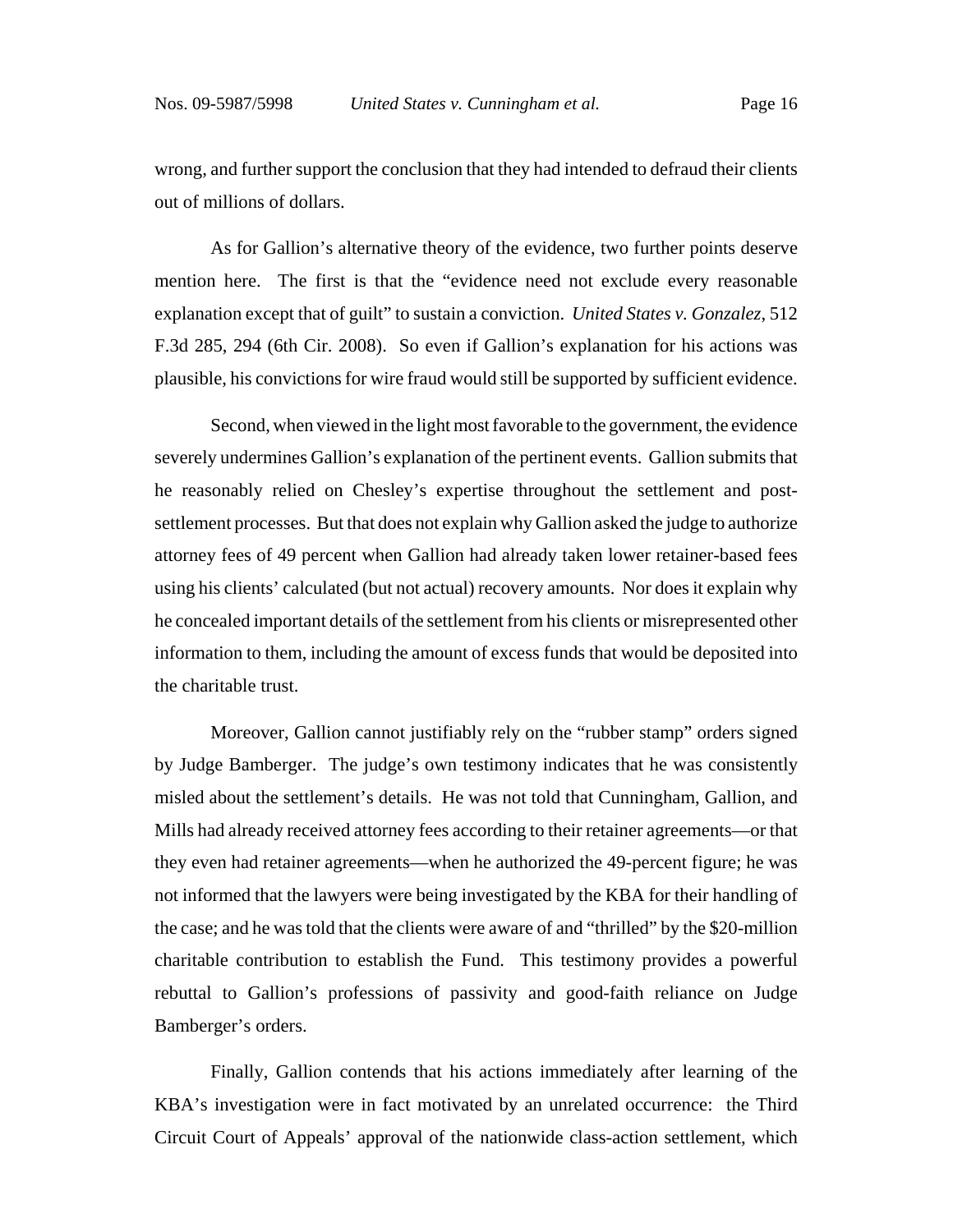happened around the same time. He claims that the \$59 million that he and Cunningham transferred back into the escrow account had been set aside to cover any liability that might arise as a consequence of the Kentucky settlement's indemnity provision. As he testified at trial, he feared that if the nationwide class action fell apart, he (along with Cunningham and Mills) could end up on the hook to AHP for tens of millions of dollars to indemnify it for claims brought by Kentucky plaintiffs who were part of the nationwide class action. The Third Circuit's affirmance of the nationwide class-action settlement apparently allayed these fears.

But the Kentucky settlement's indemnification provision, which is contained in the side letter to the settlement agreement, was expressly limited to \$7.5 million—an amount that the lawyers had already set aside. Moreover, the \$59 million had been transferred from the escrow account into the lawyers' personal accounts, which suggests that they never intended to give any of it back to their clients. Gallion's proffered explanations also fail to explain the lies and misrepresentations that he and the other lawyers made to numerous clients about the details of the settlement. The evidence presented at trial was therefore sufficient for a reasonable juror to conclude that Gallion's explanation for his actions was simply not credible, and that he had formed the intent to defraud beyond a reasonable doubt.

#### *b. Interstate wire communications in furtherance of the scheme*

Gallion next argues that even if the evidence were sufficient to support a finding of intent to defraud, it was insufficient to support the conclusion that he used interstate wire communications in furtherance of the alleged scheme. In making this argument, Gallion concedes that he and Cunningham engaged in interstate wire communications when they accepted director fees from the Fund. But he disputes that these communications were made *in furtherance of* the scheme.

Gallion's argument rests on an overly narrow definition of the scheme to defraud that was alleged in this case. According to Gallion, the wire transfers occurred after the fraud was complete because, by that time, the clients had already been deprived of their money. But the fraudulent scheme as alleged by the government was not simply that the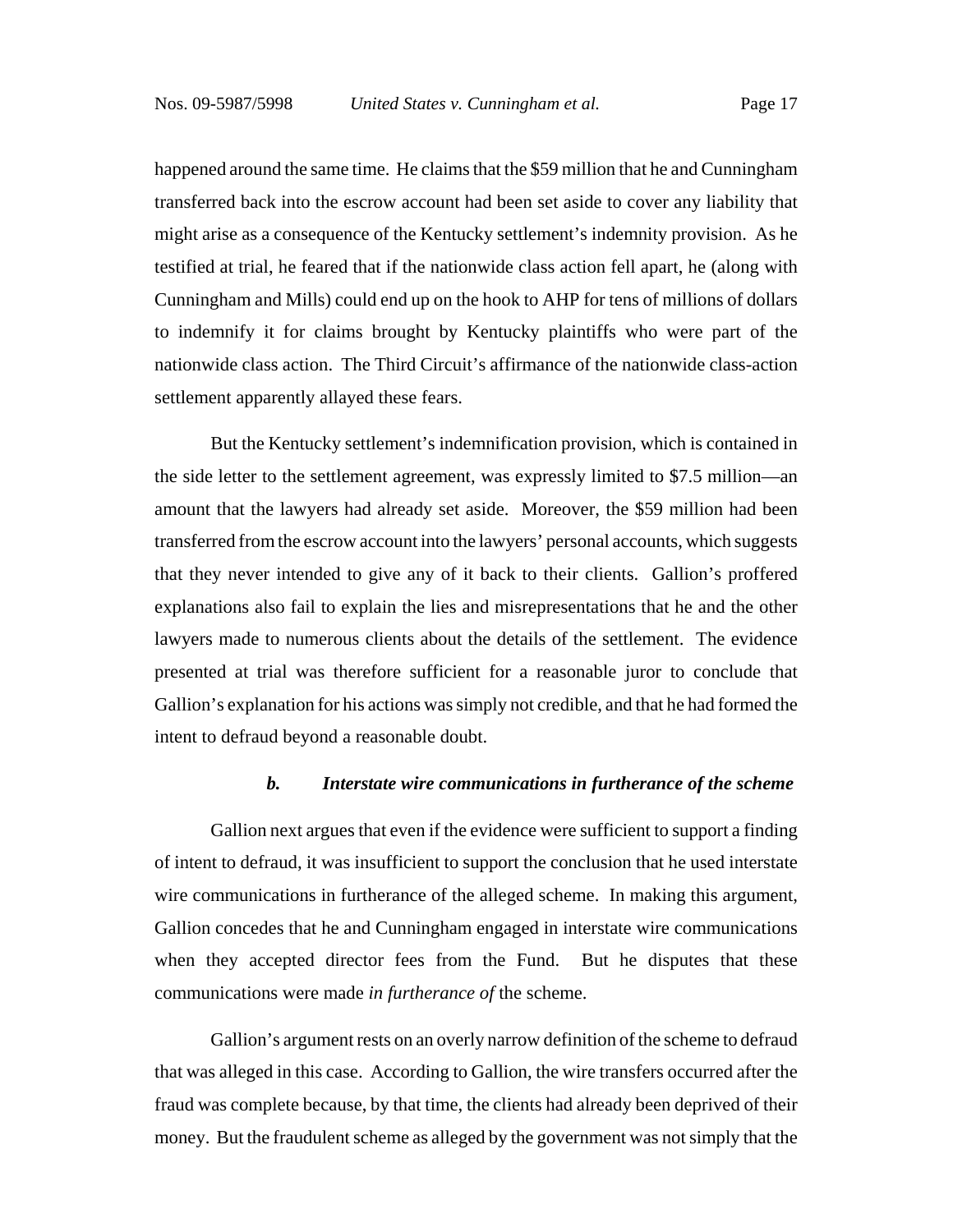lawyers intended to deprive their clients of money; it was that the lawyers intended to deprive their clients of money *and then retain that money for themselves*. Defined in this manner, the scheme clearly encompassed the wire transfers of settlement funds from the escrow account to the defendants' personal bank accounts, some of which were located outside Kentucky. Similarly, the scheme included the wire transfers of director fees, which were taken from funds rightfully belonging to the clients, to the defendants' bank accounts. *See United States v. Warshak*, 631 F.3d 266, 311 (6th Cir. 2010) (noting in the analogous context of mail fraud that "the requirement of mailing in furtherance of the scheme" is "fairly expansive" and includes mailings that are "incident to an essential part of the scheme, or a step in the plot" (internal quotation marks omitted)). The evidence supporting this element was therefore sufficient to sustain Gallion's wire-fraud convictions.

### *3. Evidence of conspiracy to commit wire fraud*

This brings us to the last of Gallion's insufficiency-of-the-evidence arguments: his claim that the evidence was insufficient to sustain his conspiracy conviction. To secure a conviction for conspiracy to commit wire fraud, the government must prove beyond a reasonable doubt that the defendant "knowingly and willfully joined in an agreement with at least one other person to commit an act of [wire] fraud and that there was at least one overt act in furtherance of the agreement." *United States v. Jamieson*, 427 F.3d 394, 402 (6th Cir. 2005) (internal quotation marks omitted). Based on the facts previously discussed, the evidence in this case was easily sufficient to support the inference that the defendants agreed to participate in a conspiracy to commit wire fraud. And the evidence was also sufficient to establish numerous overt acts in furtherance of the conspiracy, as detailed above.

### **B. Timeliness of the indictments**

Gallion next argues that both the original and superseding indictments issued against him were barred by the five-year statute-of-limitations period. *See* 18 U.S.C. § 3282(a). "We review *de novo* a district court's denial of a motion to dismiss an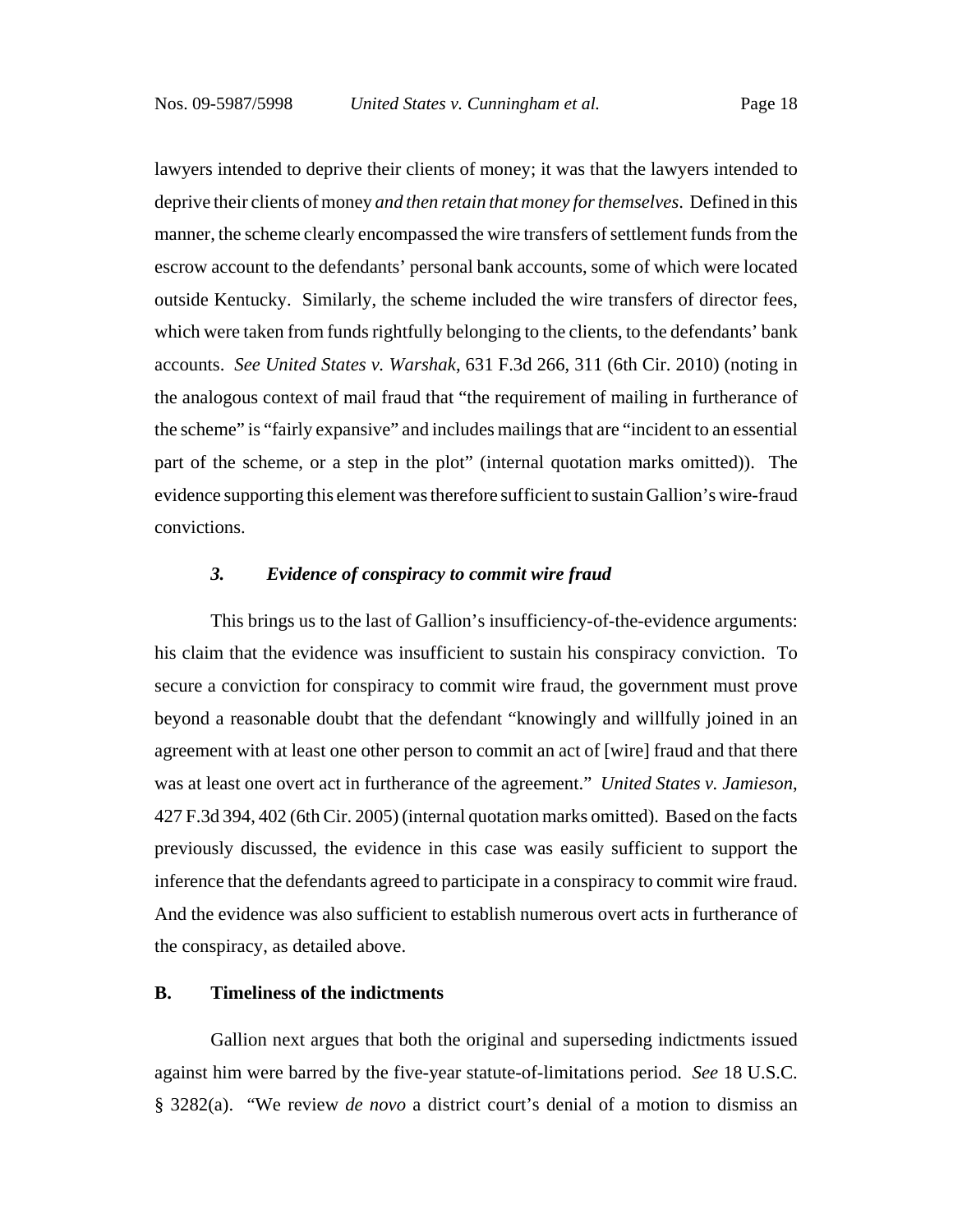indictment on statute of limitations grounds." *United States v. Watford*, 468 F.3d 891, 908 (6th Cir. 2006).

The original indictment was issued in June 2007. It alleged that the conspiracy to commit wire fraud lasted from May 2001 to June 2005, when the defendants stopped receiving director fees from the charitable trust. The superseding indictment was issued in September 2008, and it alleged the same facts. It also charged the defendants with eight specific counts of wire fraud based on communications that occurred between March and December 2004.

"Normally, the date of the last overt act in furtherance of the conspiracy alleged in the indictment begins the clock for purposes of the five-year statute of limitations." *United States v. Schaffer*, 586 F.3d 414, 423 (6th Cir. 2009) (brackets and internal quotation marks omitted). But the duration of the scheme to defraud is a question of fact for the jury. *See* Sixth Circuit Pattern Jury Instruction § 3.12. In this case, the indictments alleged that the last overt act in furtherance of the conspiracy took place in June 2005, and there was ample evidence for the jury to so find. *See United States v. Gibson*, 409 F.3d 325, 336 (6th Cir. 2005) (holding that, although the jury did not specify the acts upon which it convicted the defendant, there was "ample evidence" that the defendants committed the last overt act in furtherance of the conspiracy within the statute-of-limitations period). The indictments were therefore timely.

 Gallion's argument to the contrary rests on the same flawed premise as his insufficiency-of-the-evidence argument: that the "fraud ended when the second and final distribution was made to the clients, the attorneys took their fees, or, at the very least, when the remaining monies were set aside for the creation of the Cy Pres Trust." But Gallion was paid director fees until June 2005. "[C]ase law gives ample support to the proposition that payment is an integral and often final term in a conspiracy." *Schaffer*, 586 F.3d at 424 (internal quotation marks omitted). Because Gallion's argument fails to account for that proposition, he cannot show that the indictments in this case were barred by the five-year statute of limitations.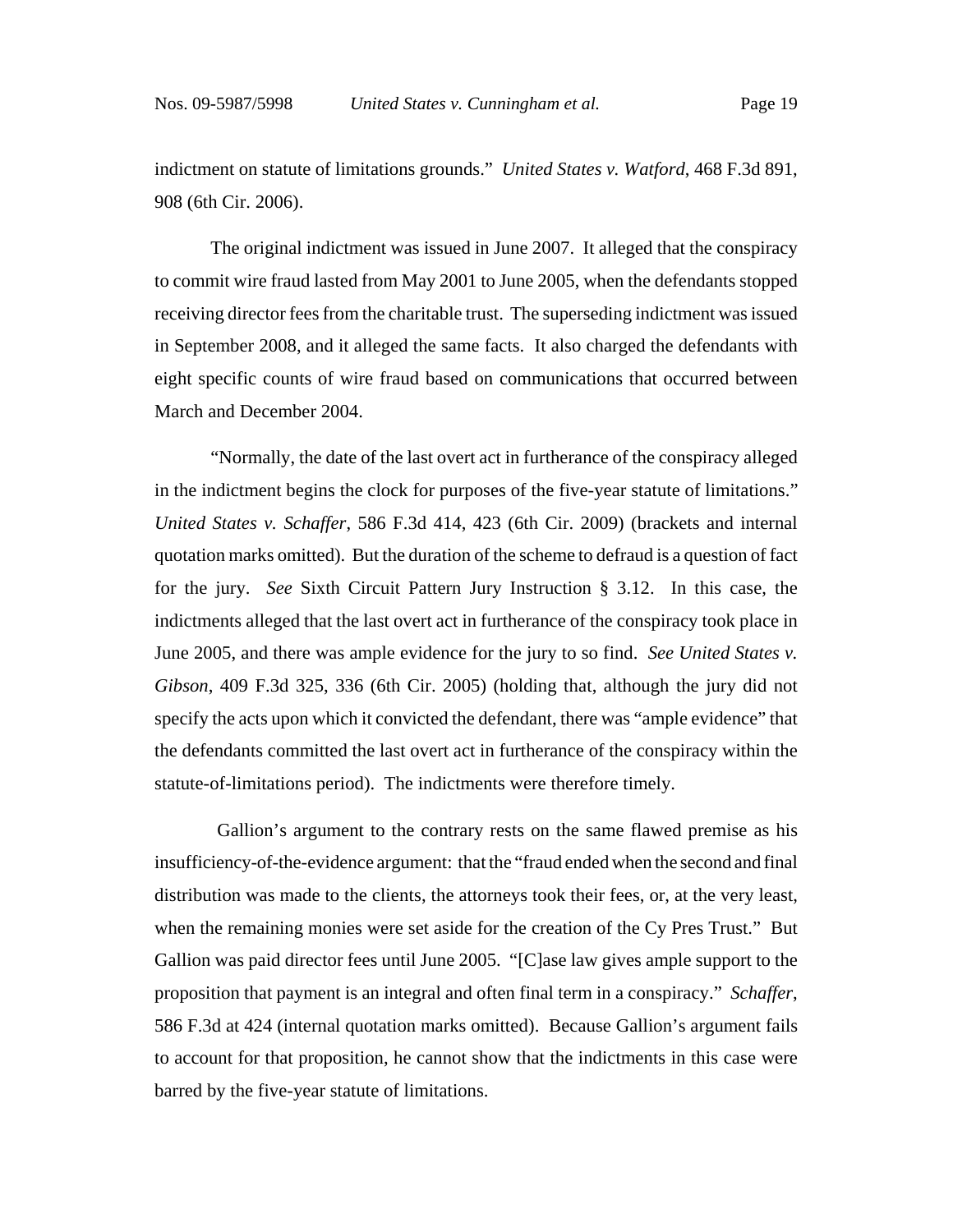### **C. The nature of the settlement**

Cunningham and Gallion next assert that the district court violated their Sixth Amendment rights to a jury trial, their due process rights to present a defense, and the law-of-the-case doctrine when the court instructed the jury that the state-court settlement was "an aggregate settlement of 440 claims" rather than a class-action settlement. We review de novo a claim that a district court's ruling violates the Constitution. *See United States v. Davis*, 577 F.3d 660, 666 (6th Cir. 2009) (Sixth Amendment); *United States v. Tarwater*, 308 F.3d 494, 507 (6th Cir. 2002) (due process). But a claim that the district court violated the law-of-the-case doctrine is subject to the more deferential abuse-ofdiscretion standard of review. *Rouse v. DaimlerChrysler Corp.*, 300 F.3d 711, 715 (6th Cir. 2002).

#### *1. Constitutional claims*

"The Fifth Amendment to the United States Constitution guarantees that no one will be deprived of liberty without 'due process of law'; and the Sixth, that 'in all criminal prosecutions, the accused shall enjoy the right to a speedy and public trial, by an impartial jury.'" *United States v. Gaudin*, 515 U.S. 506, 509-10 (1995) (brackets omitted). Cunningham and Gallion argue that the district court violated these constitutional provisions by deciding, as a matter of law, that the state-court settlement "was an aggregate settlement of 440 claims" and not a class-action settlement.

Their argument takes the form of a syllogism: (A) the nature of the settlement agreement is a mixed question of law and fact, in that it involves the application of law to fact; (B) mixed questions of law and fact are for the jury to decide; (C) the nature of the settlement was therefore for the jury to decide. The government responds by disagreeing with premises A and B of the syllogism.

As to premise A, the government contends that "the legal characterization of the defendants' settlement agreement with AHP—as an aggregate settlement or a class action settlement—was a question of law" because "the answer to that question did not turn on factual issues." It instead "depended on the plain language of the agreement."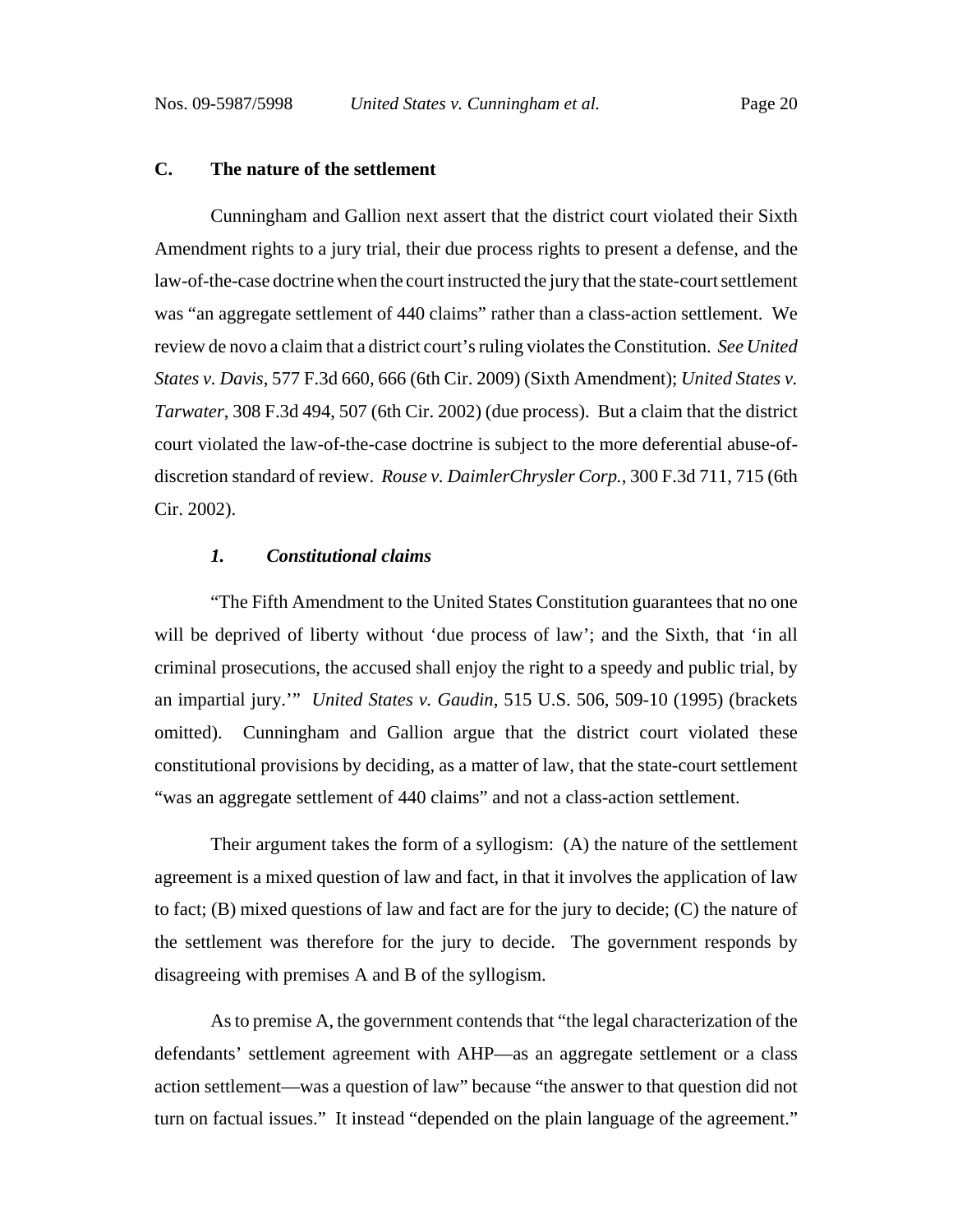And if the question was one of law, then it was one for the judge to decide. *See Gaudin*, 515 U.S. at 513 (noting the century-old precedent that "[i]n criminal cases, as in civil, . . . the judge must be permitted to instruct the jury on the law and to insist that the jury follow his instructions"); *see also United States v. Mentz*, 840 F.2d 315, 319 (6th Cir. 1988) ("The trial judge instructs the jury on the law applicable to the issues raised and, in appropriate circumstances, may comment on the evidence." (footnote omitted)).

The problem with the government's view is that "[t]here is no categorical distinction between 'legal' and 'factual' questions, for in every case application of a legal principle turns on the presence of particular facts." *United States v. Johnson*, 718 F.2d 1317, 1321 (5th Cir. 1983) (en banc) (footnote omitted); *see also Pullman-Standard v. Swint*, 456 U.S. 273, 288 (1982) (noting the "vexing nature of the distinction between questions of fact and questions of law"). Whether the settlement agreement at issue here was an aggregate settlement or a class-action settlement "depends upon the probative value of evidence" produced at trial, including the settlement agreement itself, no matter how clear that evidence may have seemed. *See Johnson*, 718 F.2d at 1324. The defendants are therefore correct that the nature of the settlement is a mixed question of law and fact, even if the mix weighs heavily on the "law" side.

This brings us to premise B of the defendants' argument—that mixed questions of law and fact are for the jury to decide. Underlying this premise is the basic precept that "the jury's constitutional responsibility is not merely to determine the facts, but to apply the law to those facts and draw the ultimate conclusion of guilt or innocence." *See Gaudin*, 515 U.S. at 514. For this reason, "the application-of-legal-standard-to-fact sort of question . . . , commonly called a 'mixed question of law and fact,' has typically been resolved by juries." *Id.* at 512.

#### But context matters:

It is commonplace for the same mixed question of law and fact to be assigned to the court for one purpose, and to the jury for another. The question of probable cause to conduct a search, for example, is resolved by the judge when it arises in the context of a motion to suppress evidence obtained in the search; but by the jury when it is one of the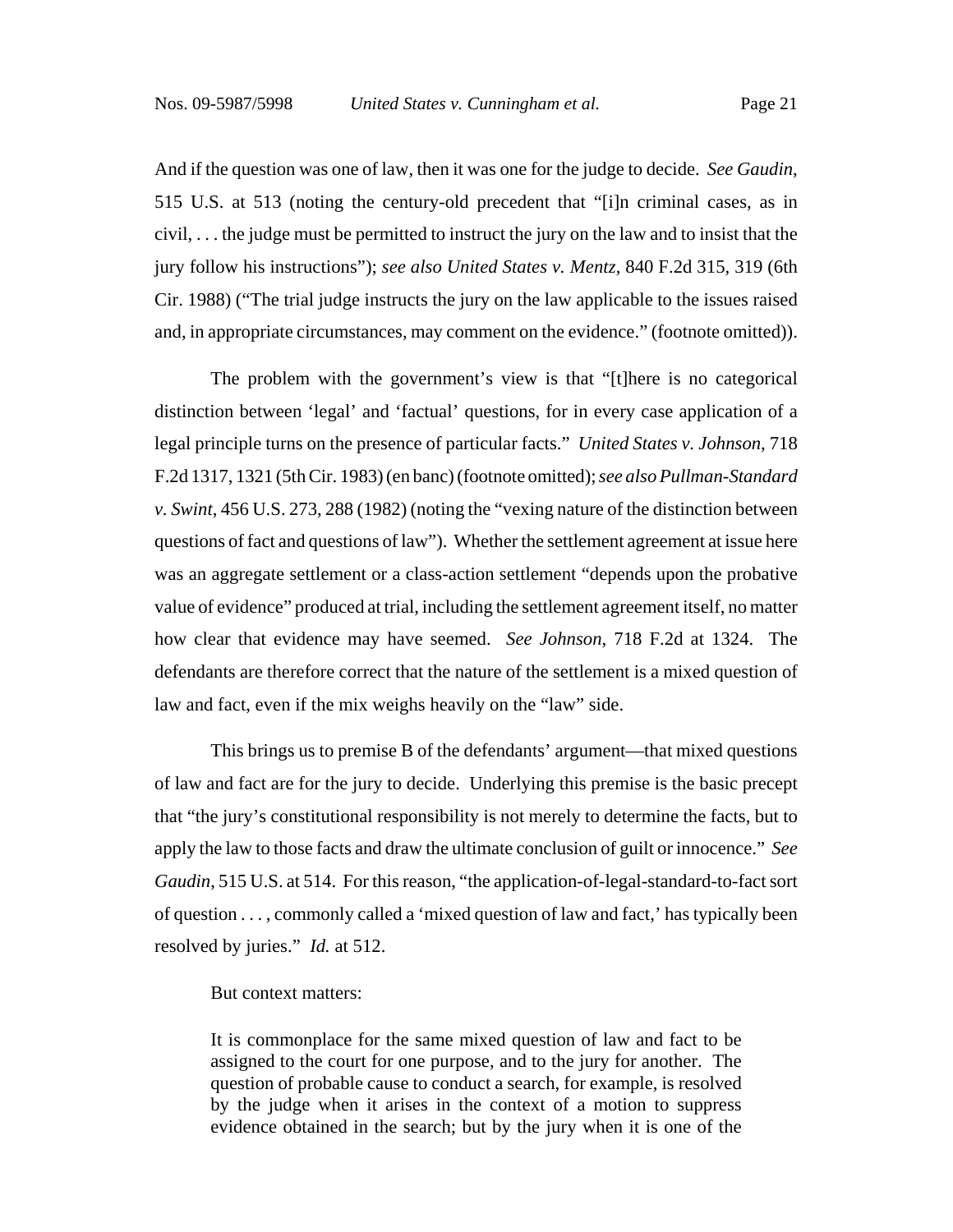elements of the crime of depriving a person of constitutional rights under color of law.

*Id.* at 521. In other words, the question of whether the judge or a jury decides an issue "rests not on a distinction between questions of law and questions of fact, but rather the issue is the role of the jury in the trial guaranteed to the accused." *United States v. White Horse*, 807 F.2d 1426, 1430 (8th Cir. 1986) (brackets and internal quotation marks omitted).

As to that issue, the caselaw provides a clear answer: "The Constitution gives a criminal defendant the right to have a jury determine, beyond a reasonable doubt, his guilt of *every element of the crime with which he is charged*." *Gaudin*, 515 U.S. at 522- 23 (emphasis added); *see also Mentz*, 840 F.2d at 320 ("There can be little doubt that a trial judge commits error of constitutional magnitude when he instructs the jury as a matter of law that a fact essential to conviction has been established by the evidence, thus depriving the jury of the opportunity to make this finding." (internal quotation marks omitted)). Under this rule, if a mixed question of law and fact constitutes an element of the offense, the question goes to the jury; if it does not, then the judge may resolve the question without invading the jury's province.

The defendants in this case were charged with the crimes of wire fraud and conspiracy to commit wire fraud. Neither of these crimes contains as an element of the offense the requirement that the fraud occur in connection with an aggregate settlement. *See* Part II.A. above (setting forth the elements of the offenses). Indeed, the judge in the first trial assumed that the state-court action was settled as a class-action settlement, and yet the jury was still free to find that the defendants were guilty. And the opposite is also true: the jury in the second trial was free to find that the defendants were not guilty even though the judge ruled that the state-court action was settled as an aggregate settlement. That is, the judge's instructions did not "ha[ve] the effect of relieving the government of its burden of proving, beyond the *jury's* reasonable doubt, that the accused committed the crimes charged." *See Mentz*, 840 F.2d at 320 (emphasis in original). As the government correctly points out, the defendants "were free to—and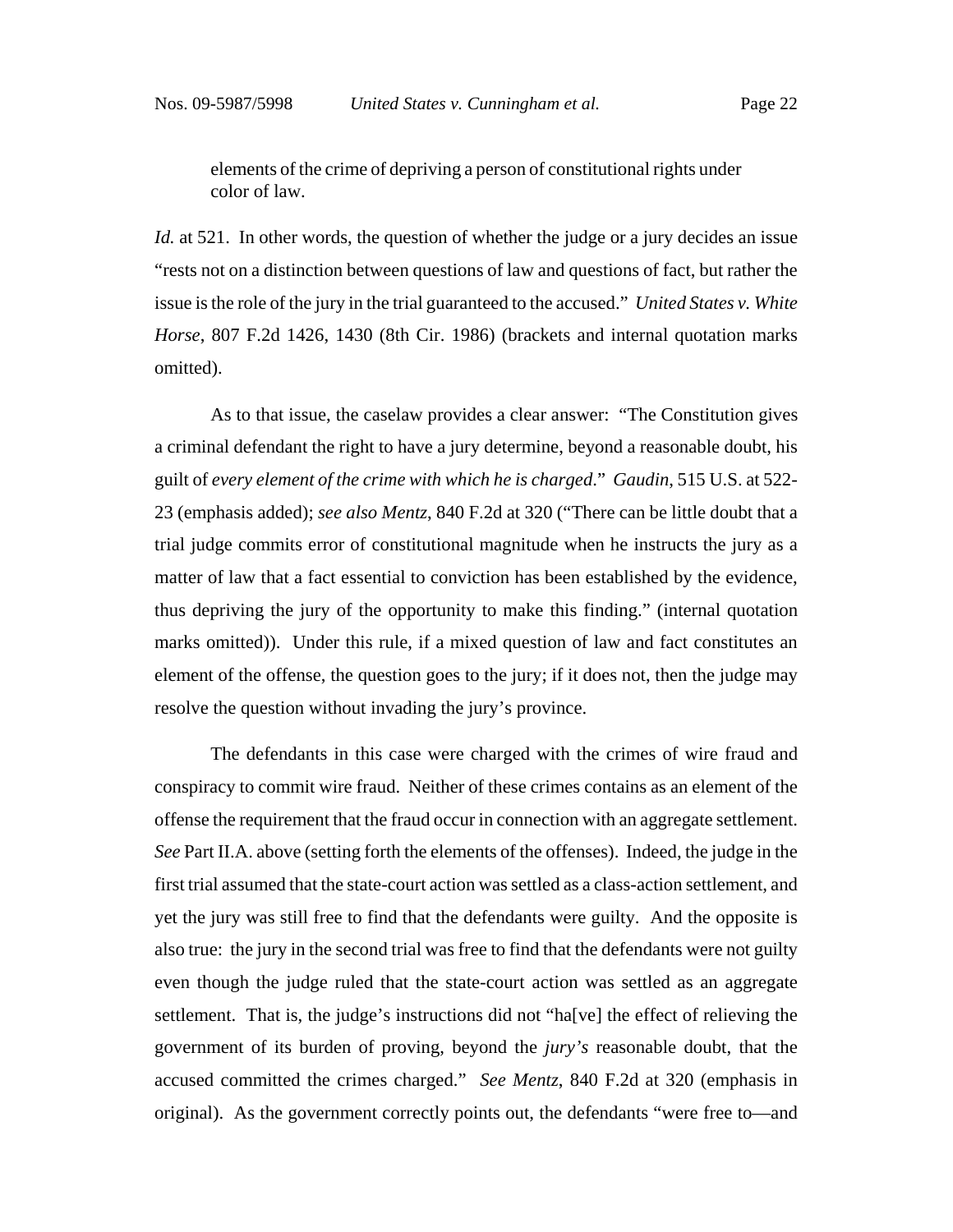did—argue that they did not intend to defraud their clients because they did not know that they were subject to the requirements of the aggregate settlement rule." They just could not "argue that the rule did not apply in the first place."

To be sure, the mixed question of law and fact at issue in the present case bears on—even if it is not determinative of—an element of the crimes with which the defendants were charged. It determines whether the defendants violated Kentucky's aggregate-settlement rule, which in turn is evidence of an intent to defraud. But it does so in the same way as do questions regarding the admissibility of evidence, the competency of witnesses, and the voluntariness of confessions. And yet judges routinely make theses kinds of decisions. *See Gaudin*, 515 U.S. at 525-26 (Rehnquist, C.J., concurring).

Here, the district court ruled that the state-court settlement was an aggregate settlement, not a class-action settlement, because the agreement by its own terms covered the claims of a specific number of known individuals and not the claims of anyone else. That ruling finds support in the state court's treatment of the settlement, including that court's failure to direct notice to all class members after approving the settlement, as would ordinarily have been required by Rule 23.05 of the Kentucky Rules of Civil Procedure had the case been settled as a class action. And the district court's ruling finds further support in the defendants' own admissions to the KBA; specifically, their admission that they violated Kentucky's aggregate-settlement rule, which does not apply to class-action settlements. In short, the district court's ruling was correct as a matter of law and did not invade the province of the jury or otherwise violate the defendants' constitutional rights.

### *2. Law-of-the-case doctrine*

The defendants argue in the alternative that the district court's ruling violates the law-of-the-case doctrine, which holds that "a decision on an issue made by a court at one stage of a case should be given effect in successive stages of the same litigation." *United States v. Todd*, 920 F.2d 399, 403 (6th Cir. 1990). "This doctrine applies with equal vigor to the decisions of a coordinate court in the same case and to a court's own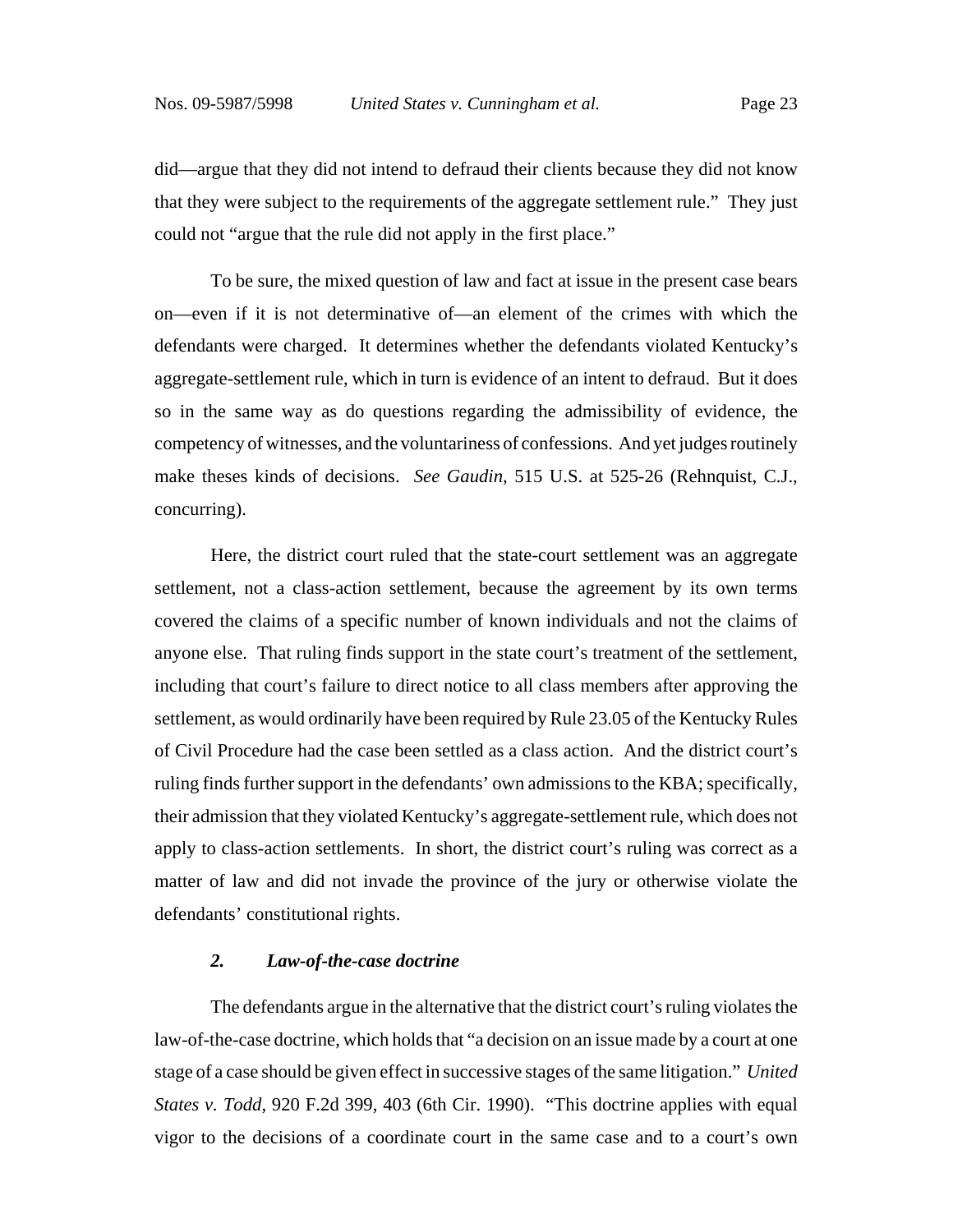decisions," and "can be applied to rulings made in a case that ends in a mistrial." *Id.* at 403, 404.

The key word here is "can." "Unlike *stare decisis* or collateral estoppel, the 'law of the case' doctrine is not a rigid rule. Rather, it is a discretionary tool that courts use to promote efficiency." *United States v. Perez*, 178 F.3d 1297 (table), 1999 WL 196501, at \*3 (6th Cir. 1999) (unpublished opinion). And a court's discretion to use this tool is at its apex in the context of a retrial following a mistrial, because a retrial of a case is exactly what it says; it is a re*trial*, not a replay. *See United States v. Palmer*, 122 F.3d 215, 221 (5th Cir. 1997) ("A retrial following a mistrial is both in purpose and effect a new trial. . . . [T]he two are entirely separate affairs."). A district court "retains the power to reconsider previously decided issues as they arise in the context of a new trial." *Todd*, 920 F.2d at 404.

In applying this standard to the facts of the present case, we find no abuse of discretion. The district judge in the first trial assumed that the state-court lawsuit was settled as a class action. A different district judge in the second trial undertook his own evaluation of the issue and determined just the opposite. We are persuaded that the latter determination was the correct one and thus find no error on this issue.

## **D. Exclusion of proposed expert testimony**

The defendants next claim that the district court impermissibly excluded the testimony of their proposed expert witness, attorney Richard L. Robbins. Robbins testified as an expert witness in the first trial and, the defendants assert, should have been permitted to do so again. We review a district court's ruling "excluding expert testimony under an abuse-of-discretion standard." *United States v. Martinez*, 588 F.3d 301, 323 (6th Cir. 2009).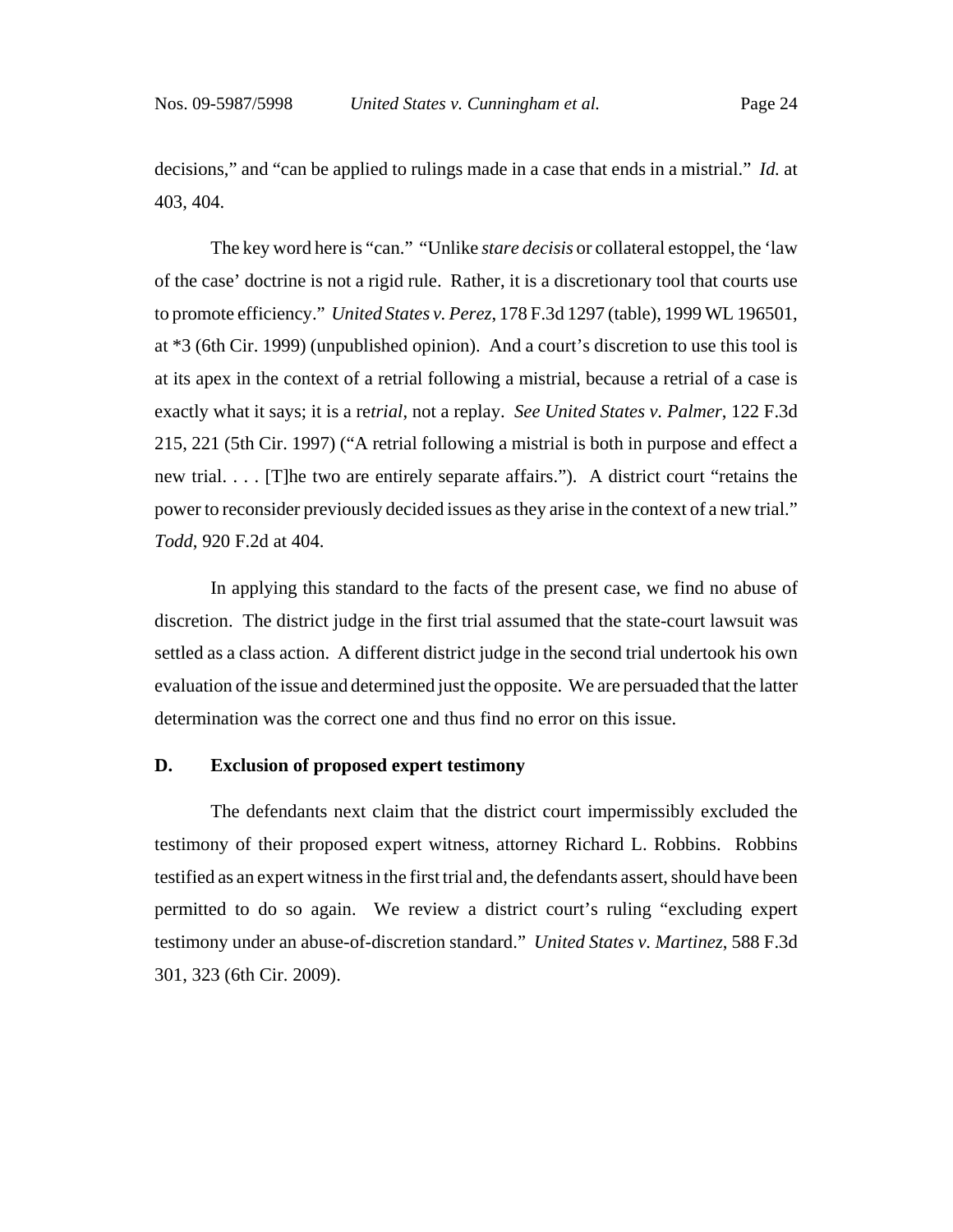#### *1. Robbins's proposed testimony*

The written report submitted by Robbins lists his extensive experience litigating complex business matters, including class actions. Drawing on that experience, he sought to provide opinions regarding

the responsibility to provide notice to the putative class members; whether the class action was properly decertified; whether Mr. Gallion could properly hold back settlement funds for future contingencies pursuant to a settlement agreement; the propriety of attorney fees in awards in class actions or mass plaintiff actions; and whether a "cy pres" distribution of settlement funds is an appropriate practice in class action [sic].

(Emphasis in original.) In particular, Robbins sought to testify that, based on his review of the case, the state-court action was extremely complicated and that, although the defendants' actions "were clearly innovative," they "do not show a violation of law, and certainly [are] not indicative of any intent to defraud or other wrongful motive." He also opined that the defendants were justified in relying on the advice and guidance of Chesley and the orders issued by Judge Bamberger; that the state-court action was settled as a "quasi-class action"; that "it would be difficult, if not impossible, to establish that there was any intent to violate class action law"; that "there was nothing improper" about the *cy pres* distribution; and that any dispute between the clients and the defendants over attorney fees "is a civil matter that should be . . . handled in a civil setting."

Robbins added in his report that he thought the defendants "had an arguable basis" for "retaining certain payments above and beyond the percentages set forth in the settlement agreements." He gave two reasons for this conclusion. The first was the side letter, which Robbins read as placing no limitation on the amount of the indemnification. And the second was the state court's approval of the defendants' request for attorney fees, which Robbins thought made "it appropriate for . . . counsel to rely on such approval."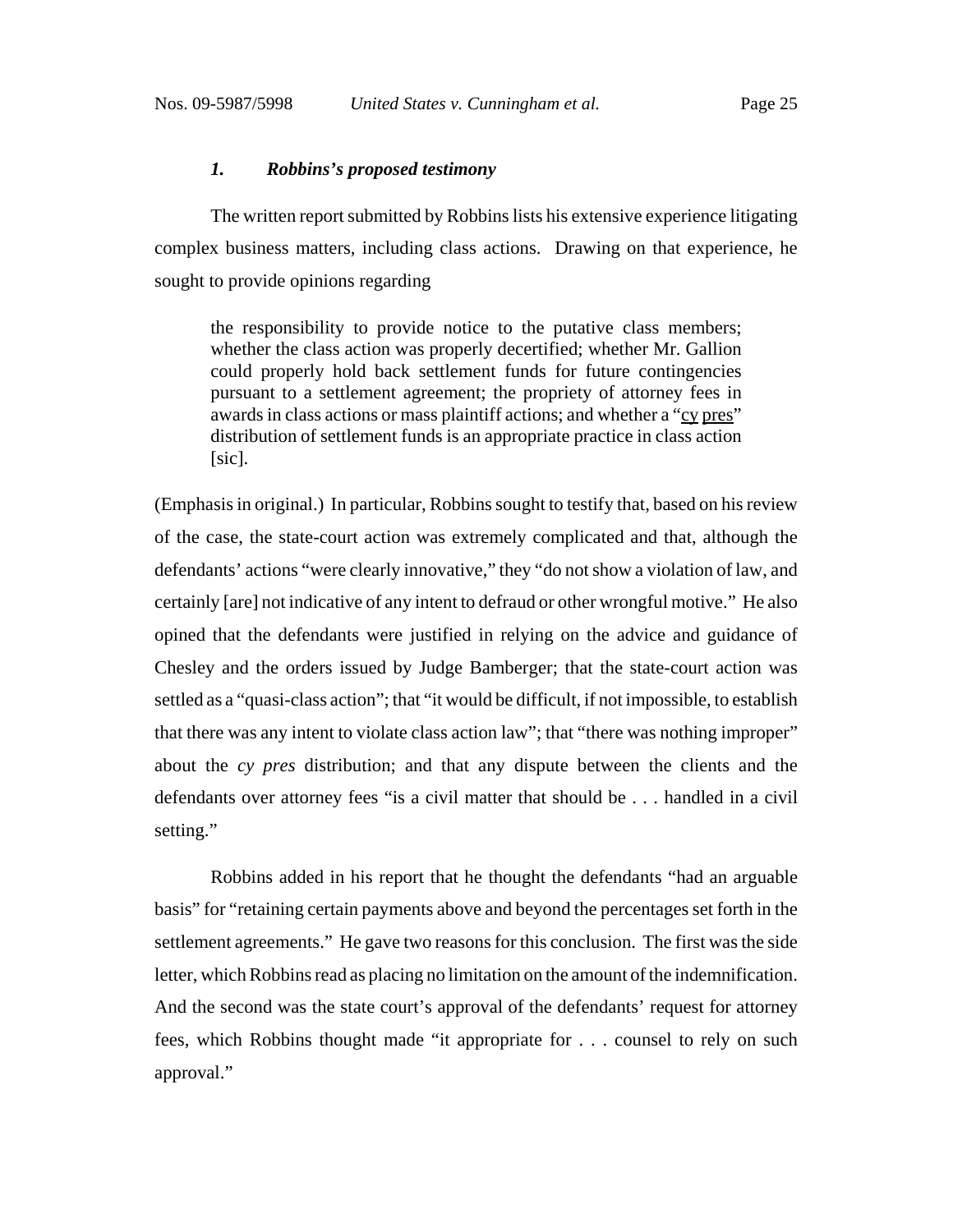After reviewing Robbins's report, the district court conducted a *Daubert* hearing and—in a memorandum opinion prepared prior to the hearing and released a few minutes thereafter—concluded that "Robbins is not qualified to testify to the opinions sought to be introduced by the Defendants" and, further, that "even if he were qualified, the opinions Robbins seeks to express are inadmissible for a variety of reasons." *United States v. Gallion*, 257 F.R.D. 141, 144 (E.D. Ky. Mar. 30, 2009). The court therefore excluded the testimony in its entirety.

### *2. Whether Robbins qualified as an expert*

We first consider whether the district court abused its discretion when it ruled that Robbins was not qualified to testify as an expert. Rule 702 of the Federal Rules of Evidence provides the touchstone for expert testimony. That rule, which reflects the Supreme Court's decisions in *Daubert v. Merrell Dow Pharmaceuticals, Inc.*, 509 U.S. 579 (1993), and *Kumho Tire Co. v. Carmichael*, 526 U.S. 137 (1999), reads as follows:

A witness who is qualified as an expert by knowledge, skill, experience, training, or education may testify in the form of an opinion or otherwise if:

(a) the expert's scientific, technical, or other specialized knowledge will help the trier of fact to understand the evidence or to determine a fact in issue;

(b) the testimony is based on sufficient facts or data;

(c) the testimony is the product of reliable principles and methods; and

(d) the expert has reliably applied the principles and methods to the facts of the case.

Fed. R. Evid. 702.

Under this rule, "expert witnesses must be qualified to testify to a matter relevant to the case." *Surles ex rel. Johnson v. Greyhound Lines, Inc.*, 474 F.3d 288, 293 (6th Cir. 2007). "[A] proffering party can qualify their expert with reference to his 'knowledge, skill, experience, training or education.'" *Id.* The defendants sought to qualify Robbins based on his record of participation in numerous class actions and multi-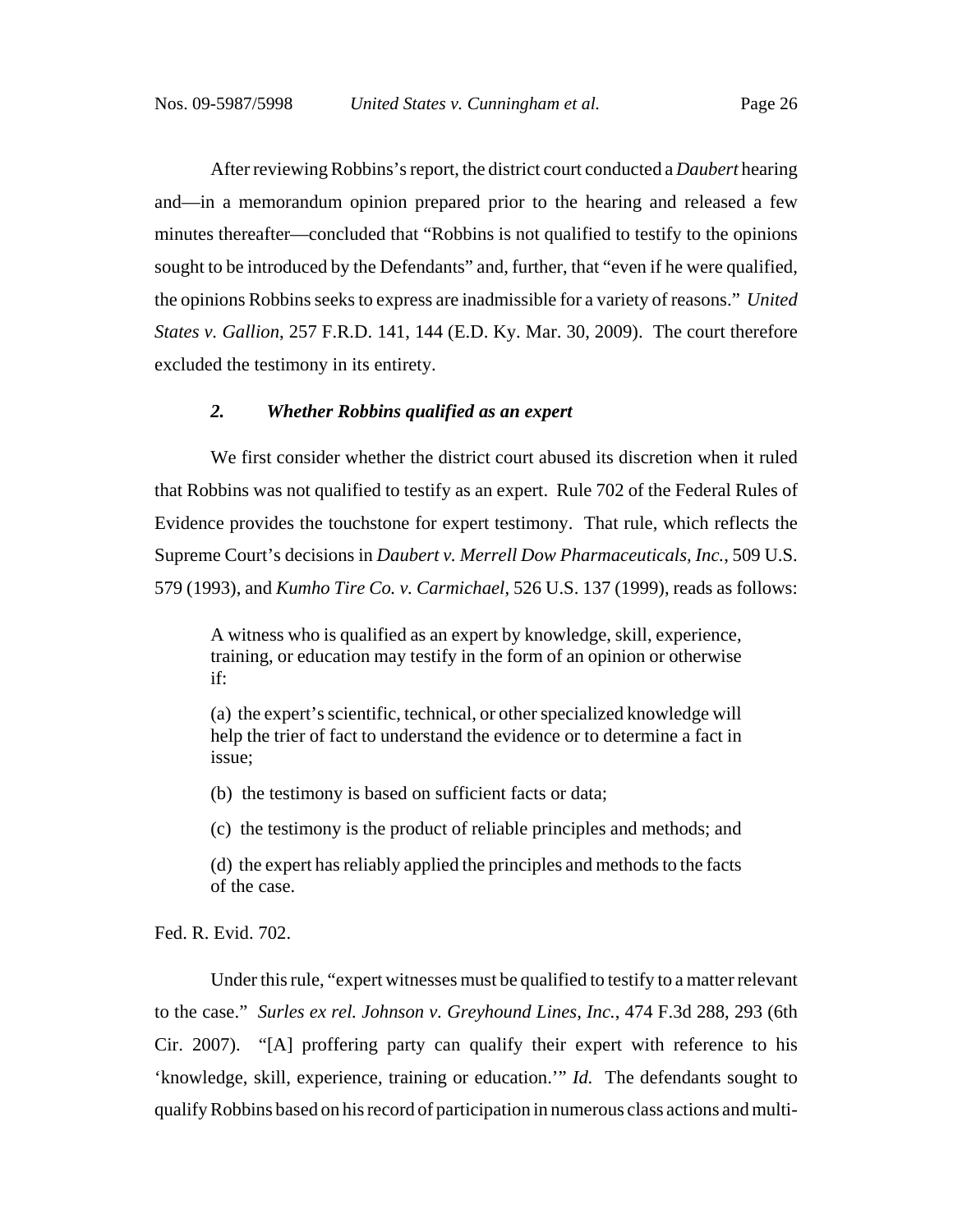plaintiff cases. But the district court refused to qualify him as an expert, citing "concerns about qualifying Robbins, or any witness, as an expert on an area of the law solely on the basis of work experience in a particular area." *Gallion*, 257 F.R.D. at 148. The court supported its ruling by quoting *Cicero v. Borg-Warner Auto., Inc.*, 163 F. Supp. 2d 743 (E.D. Mich. 2001), where the district court noted that "something more than time in practice would be required to qualify an attorney as an expert in a given specialty," *id.* at 749 n.7.

Cunningham and Gallion argue that the district court's refusal to qualify Robbins as an expert was erroneous because, under the plain language of Rule 702, experience alone may be enough to qualify a witness as an expert. To a certain degree they are right—experience alone may be enough. Indeed, "the text of Rule 702 expressly contemplates that an expert may be qualified on the basis of experience." Fed. R. Evid. 702 advisory committee's notes (2000 amendments); *see also Kumho*, 526 U.S. at 156 ("[N]o one denies that an expert might draw a conclusion from a set of observations based on extensive and specialized expertise.").

But "may" does not mean "must." Whether a proposed expert's experience is sufficient to qualify the expert to offer an opinion on a particular subject depends on the nature and extent of that experience. *Compare United States v. Lupton*, 620 F.3d 790, 799 (7th Cir. 2010) (noting that a proposed expert's "thirty-year distance from the dayto-day goings-on in the brokerage world and lack of experience with the statutes and contract at issue in this case call into question the extent to which [he is qualified] to render an opinion" on the industry standards of practices among local real-estate brokers), *with First Union Nat'l Bank v. Benham*, 423 F.3d 855, 862-63 (8th Cir. 2005) (holding that an attorney with over 36 years of experience practicing in the area of mergers and acquisitions was qualified to provide expert testimony on the issue of legal malpractice in that field).

The question in the present case, therefore, is whether Robbins's experience litigating complex business matters was sufficiently "extensive and specialized" to qualify him as an expert on complex litigation, class actions, and mass-tort cases. *See*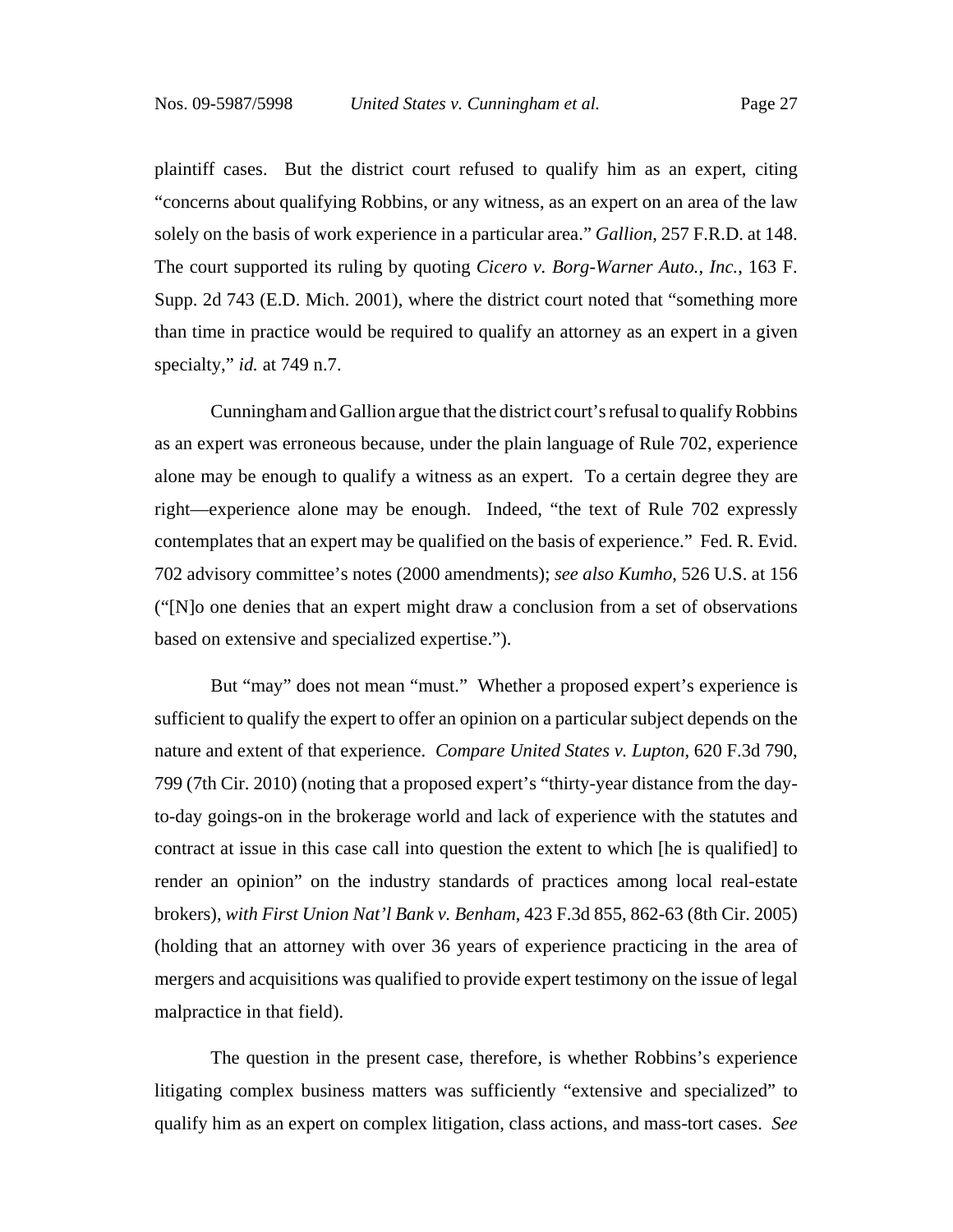*Kumho*, 526 U.S. at 156. In deciding that he lacked the necessary qualifications, the district court noted that Robbins did not show that he had "written or spoken professionally on any of the issues on which he [sought] to offer opinions." *Gallion*, 257 F.R.D. at 148. "Without these or other differentiating factors," the court reasoned, "there is nothing to set Robbins apart from any other lawyer with experience as an advocate in a particular area of law," and "[s]urely, not every lawyer with such experience qualifies as an expert in his or her practice area." *Id.*

We agree that not every lawyer with experience as an advocate in a particular area of law necessarily qualifies as an expert in his or her practice area. But Robbins's experience, which consisted of nearly 30 years in business litigation and included involvement in numerous class actions and multi-plaintiff cases, is far more substantial than the typical attorney's. And any deficiencies in his professional background or credentials could have been probed on cross-examination—"the traditional and appropriate means of attacking shaky but admissible evidence." *See Daubert v. Merrell Dow Pharm., Inc.*, 509 U.S. 579, 596 (1993). We therefore have grave doubt about the soundness of excluding Robbins's testimony on the basis that he was not qualified as an expert.

The district court, however, provided an alternative basis for excluding Robbins's testimony that is distinct from his potential lack of sufficient expertise. Because we think that this alternative basis fits more readily within the court's "broad discretion" to make admissibility determinations, *see Surles*, 474 F.3d at 295, we will assume without deciding that Robbins qualified as an expert. We now turn to the court's alternative basis for excluding his testimony.

#### *3. Whether Robbins's testimony was inadmissible for other reasons*

Qualifying an expert by "knowledge, skill, experience, training, or education" is only the first hurdle to clear under Rule 702. An expert's proposed testimony must meet two additional requirements to be admissible: it must be (1) relevant, meaning that the testimony "will help the trier of fact to understand the evidence or to determine a fact in issue," and (2) reliable. Fed. R. Evid. 702; *see also In re Scrap Metal Antitrust Litig.*,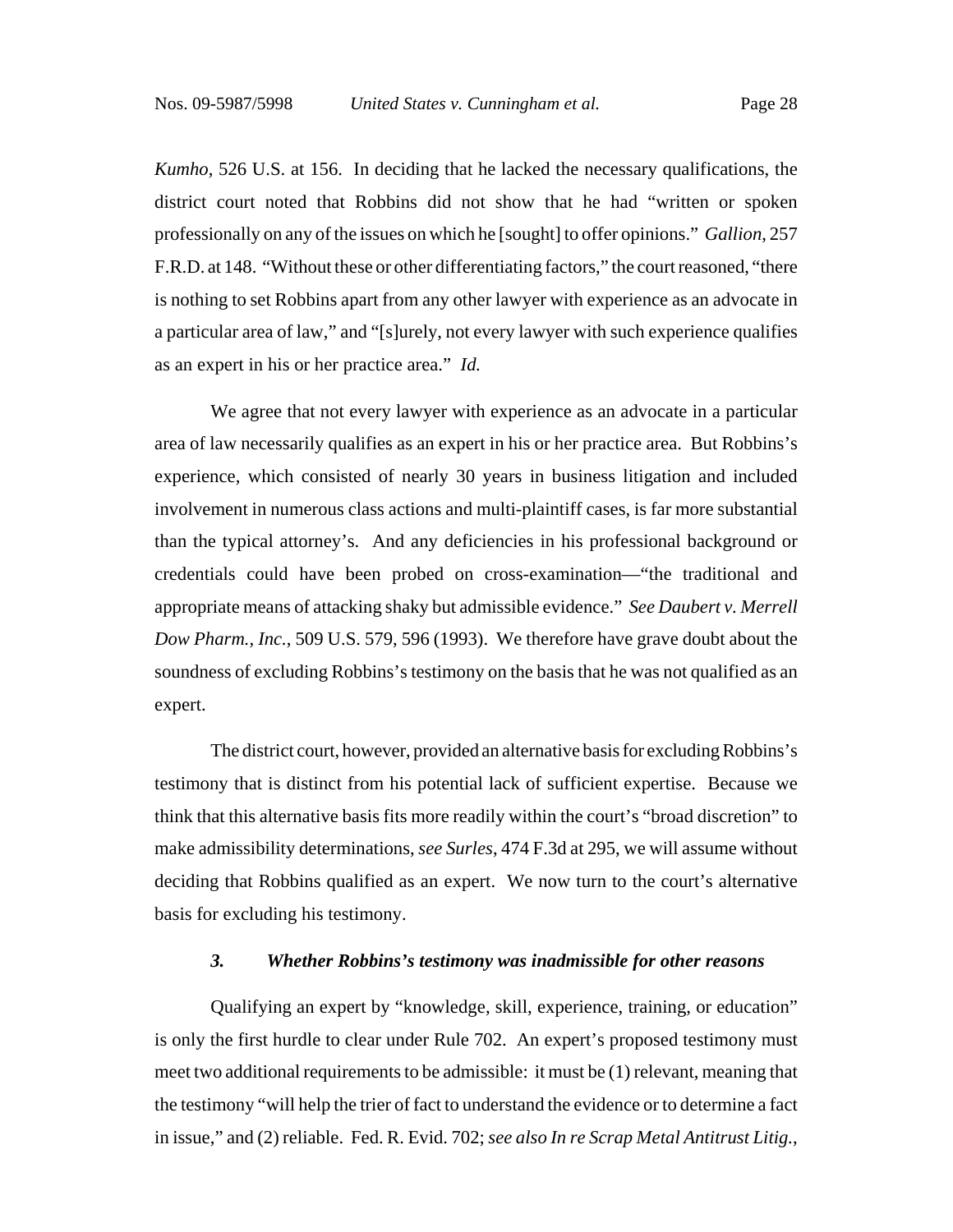527 F.3d 517, 529 (6th Cir. 2008). In making these dual determinations, the district court acts "in the role of 'gatekeeper'" and must "evaluat[e] the relevance and reliability of proffered expert testimony with heightened care." *Surles*, 474 F.3d at 295. The court below evaluated the relevance and reliability of Robbins's testimony and concluded that the testimony was in some places irrelevant, in some places unreliable, and in some places both. This conclusion provides an adequate basis for excluding the testimony and was not an abuse of discretion.

To begin with, Robbins's proposed testimony was rooted in the belief that the state-court lawsuit was settled as a "quasi-class action." That belief was in direct conflict with the district court's legal conclusion that the case was settled as an aggregate settlement, and thus Robbins's opinions relating to class actions—including how they are usually settled, the frequency of *cy pres* distributions in class-action settlements, and the rights of class members—would have been both irrelevant and confusing to the jury.

Moreover, Robbins's testimony from the first trial contained numerous misstatements of the law. He took the position, for example, that even if Kentucky's aggregate-settlement rule applied to the settlement, the defendants did not have to comply with the rule because, "[i]n my opinion, it would have been extremely risky for these lawyers to disclose the entire settlement amount to these claimants. And in my opinion, I think it has little, if no relevance to the claimants." Robbins also explained that the defendants did not need to provide notice to the class prior to the dismissal of the class action. Both of these statements are in conflict with Kentucky law. *See* Ky. Sup. Ct. R.  $3.130(1.8)(g)$  (the aggregate-settlement rule); Ky. R. Civ. P. 23.05 (requiring notice prior to the dismissal of a class action).

Robbins's report contained additional legal misstatements. To take just one example, he believed that the defendants were justified in "retaining certain payments above and beyond the percentages set forth in the settlement agreements," in part because he read the side letter's indemnity provision as placing no limitation on the amount of potential indemnification. But this is not a correct interpretation of the side letter. The last sentence of the side letter makes clear that "the Settling Attorney and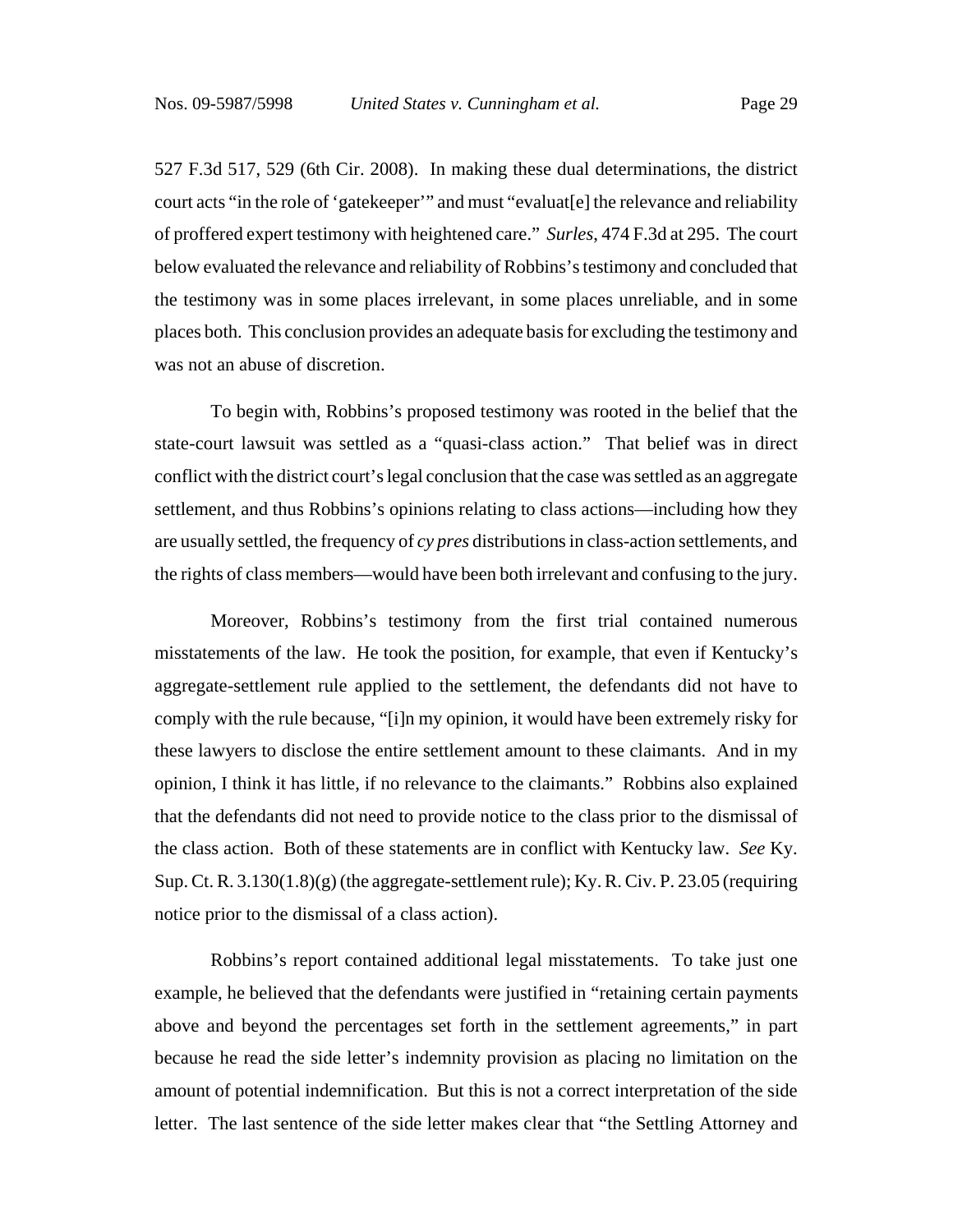Settling Claimants shall not be obligated to indemnify AHP for attorneys fees and expenses *nor for any amount in excess of \$7,500,000*." (Emphasis added.) This sentence places a hard cap on any indemnification amount and, properly understood, did not give the defendants license to set aside more than \$7,500,000 of the settlement amount to cover potential indemnification.

Gallion testified that he somehow misread or misunderstood the side letter's final sentence. But Robbins did not seek to testify as to Gallion's understanding of the side letter at the time that it was signed (about which Robbins was in no position to know). Robbins instead sought to testify as to the legal effect of the document. On this point, he was simply wrong. And the district judge—the only person in the courtroom vested with the authority to definitively interpret the law—did not abuse his discretion by excluding this and other legal misstatements under Rule 702.

Finally, in his report, Robbins offered his opinion that the defendants lacked the requisite criminal intent to defraud. The district court properly refused to admit this opinion and others like it on the ground that they were impermissible under Rule 704(b) of the Federal Rules of Evidence. *See* Fed. R. Evid. 704(b) ("In a criminal case, an expert witness must not state an opinion about whether the defendant did or did not have a mental state or condition that constitutes an element of the crime charged or of a defense. Those matters are for the trier of fact alone.").

Despite all these problems with Robbins's testimony, the defendants nevertheless lodge three objections to the district court's decision to exclude the same. The first concerns the timing of the district court's memorandum opinion, which was released a few minutes after the *Daubert* hearing had concluded. According to the defendants, the district court erred by arriving at the hearing with a written opinion already in hand, particularly because there was no expectation that the judge would immediately issue a ruling at the end of the hearing.

But even if, under such circumstances, the better practice is for judges to prepare their written opinions after having had the benefit of hearing the parties orally argue their positions, this does not mean that the district court erred by not doing so here. The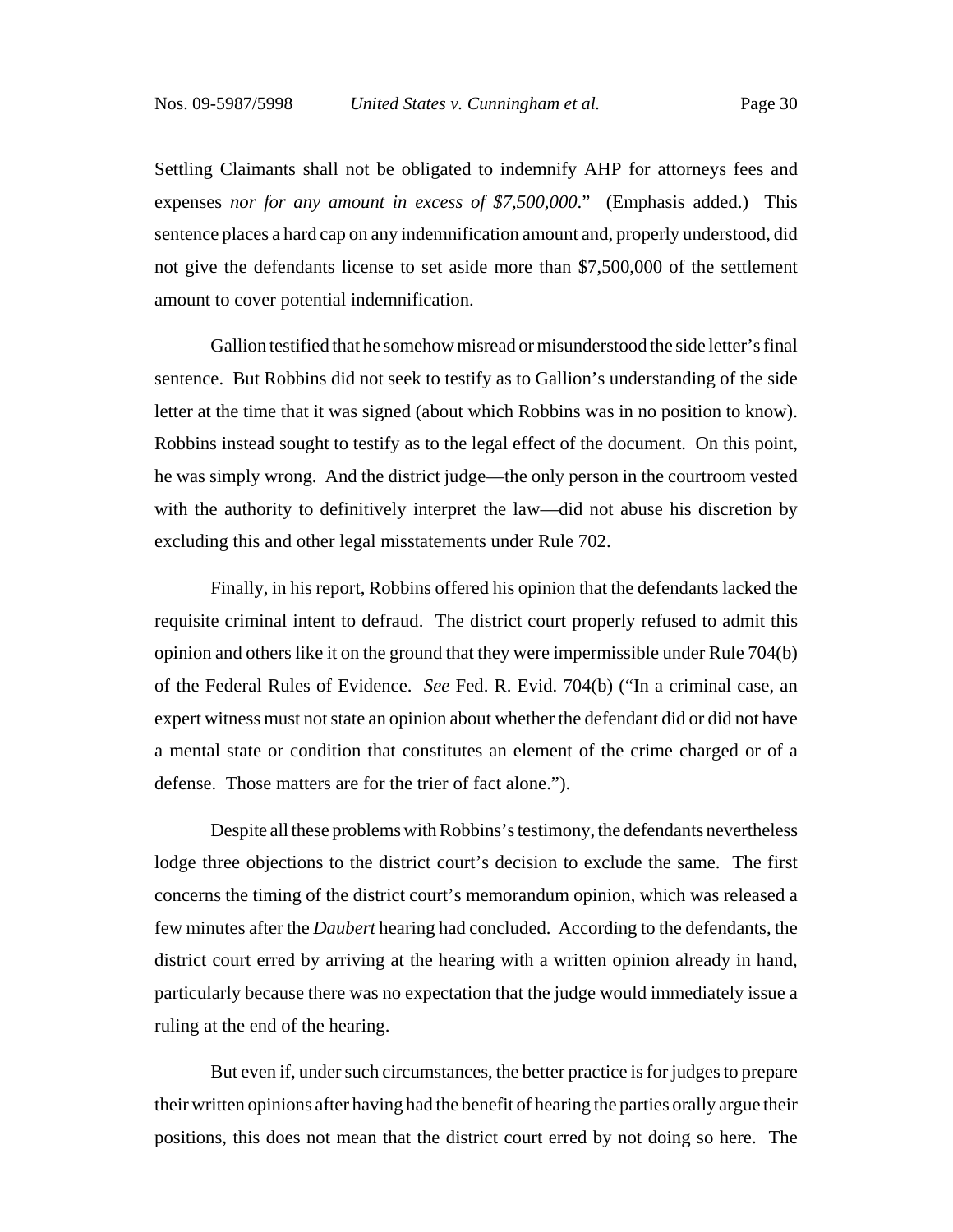defendants cite no authority for the proposition that a district court's decision to prepare an opinion in advance of a hearing is grounds to set aside that opinion on appeal. This proposition seems especially dubious in the context of a *Daubert* hearing, a hearing that this court has held is not even required where "the record on the expert testimony was extensive, and the *Daubert* issue was fully briefed." *In re Scrap Metal Antitrust Litig.*, 527 F.3d 517, 532 (6th Cir. 2008).

The district judge here presumably used the *Daubert* hearing as a final opportunity for the defendants to dissuade him from the analysis set forth in the tentative opinion, an endeavor in which they were obviously unsuccessful. Their lack of success, however, provides them with no basis to set aside the ruling. We therefore reject the defendants' first argument.

The defendants' second argument is that, even if Robbins's testimony contained incorrect statements of the law and other inadmissible opinions, the district court "should have simply limited Robbins's testimony on those particular areas rather than reject his opinions wholesale." But we find this argument equally unpersuasive. The court undertook a thorough analysis of nearly every sentence of Robbins's report and provided adequate reasons for excluding all of his major points. Had Robbins's testimony been limited to what the court concluded was permissible, he would have been left with nothing useful to tell the jury. The district court did not abuse its discretion by preventing this pointless exercise.

This leads to the last of the defendants's objections—that "the jury should have been allowed to hear Mr. Robbins' testimony on the actual practice of attorneys, as opposed to merely [the] 'ivory tower' ideals" of the government's expert witness, Professor Howard M. Erichson. Professor Erichson testified that, based on his review of the documents related to the state-court action and on his expertise as a law professor specializing in complex litigation and legal ethics, he was of the opinion that the case was settled not as a class action but as an aggregate settlement. He further testified regarding the ethical obligations that arose as a consequence of this determination, including the defendants' duty to comply with Kentucky's aggregate-settlement rule.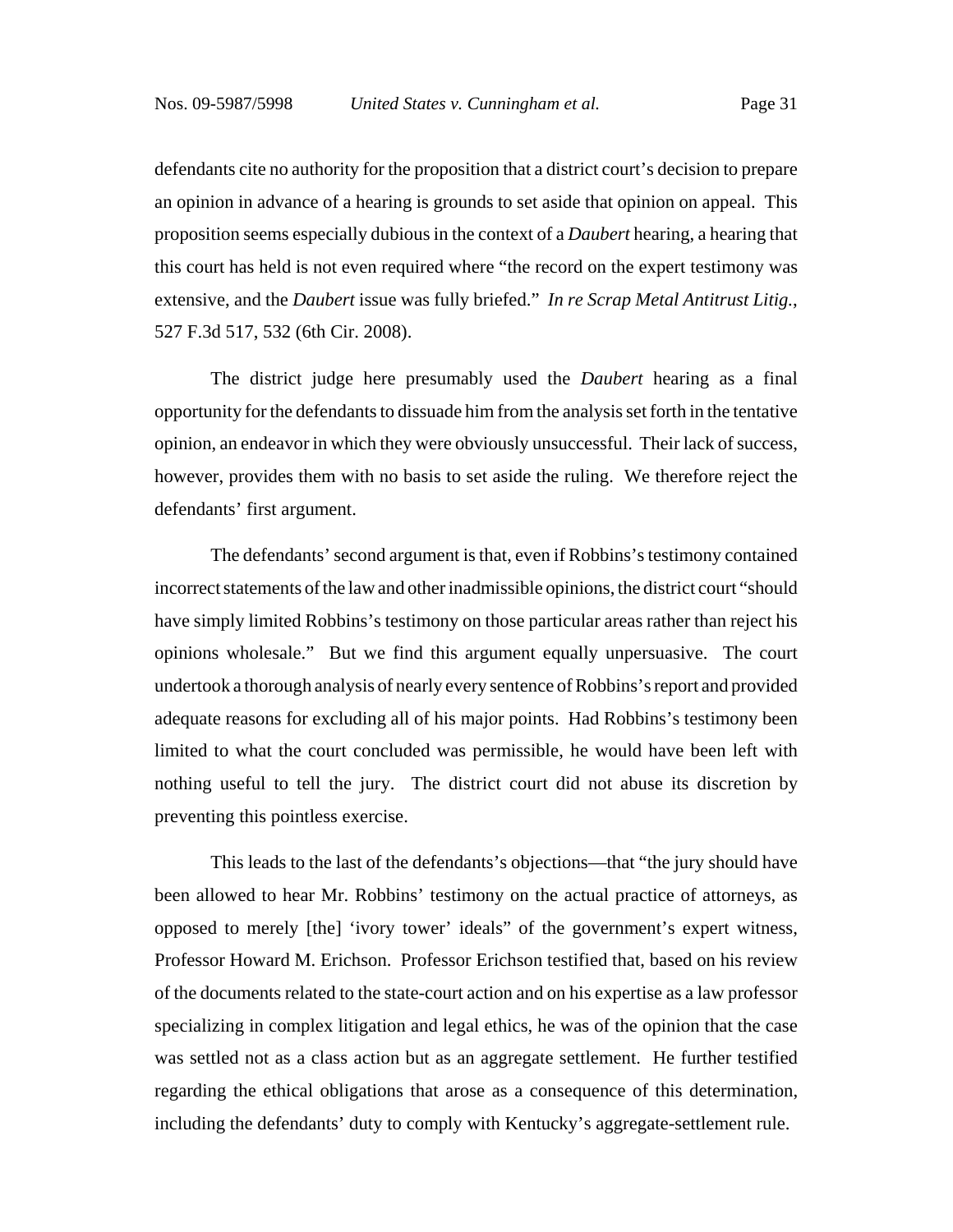The district court allowed Professor Erichson's testimony because the court concluded that he had accurately stated the law and that his testimony would be helpful to the jury. Although the defendants may see this as expressing a preference for "ivory tower" ideals, the district judge was under no obligation to allow into evidence irrelevant, unreliable, and potentially confusing testimony for the sole purpose of leveling the playing field. The judge had the authority to agree with one side and not the other on a particular interpretation of the law. In sum, the court did not abuse its considerable discretion in prohibiting Robbins from testifying as an expert witness.

#### **E. Testimony related to the KBA's disciplinary investigation**

The defendants also argue that the district court erred when it admitted certain testimony relating to the KBA's investigation into the defendants' handling of the settlement. A district court's evidentiary rulings will generally not be reversed unless the court abused its discretion. *United States v. Davis*, 577 F.3d 660, 666 (6th Cir. 2009). But "where the evidentiary issues relate to a claimed violation of the Sixth Amendment," the de novo standard of review applies. *Id.*

### *1. The district court's evidentiary rulings*

Linda Gosnell handled the KBA's investigation of the defendants and testified about the investigation at trial. In her testimony, she (1) provided a summary of the relevant Kentucky ethics rules; (2) gave details related to the KBA's investigation; (3) recounted the defendants' admissions to the Kentucky Supreme Court; and (4) read directly from the Kentucky Supreme Court's disbarment decisions with regard to Cunningham and Gallion, including portions of the Court's factual findings. Gosnell did not read the allegations contained in the decisions—the 22 ethical violations charged to each defendant—but the government concedes that some of these allegations were shown to the jury during Gosnell's testimony.

The defendants unsuccessfully objected to this testimony in the district court. They moved for a mistrial after Gosnell had testified, arguing that they had no opportunity to rebut the information contained in the disbarment opinions and that the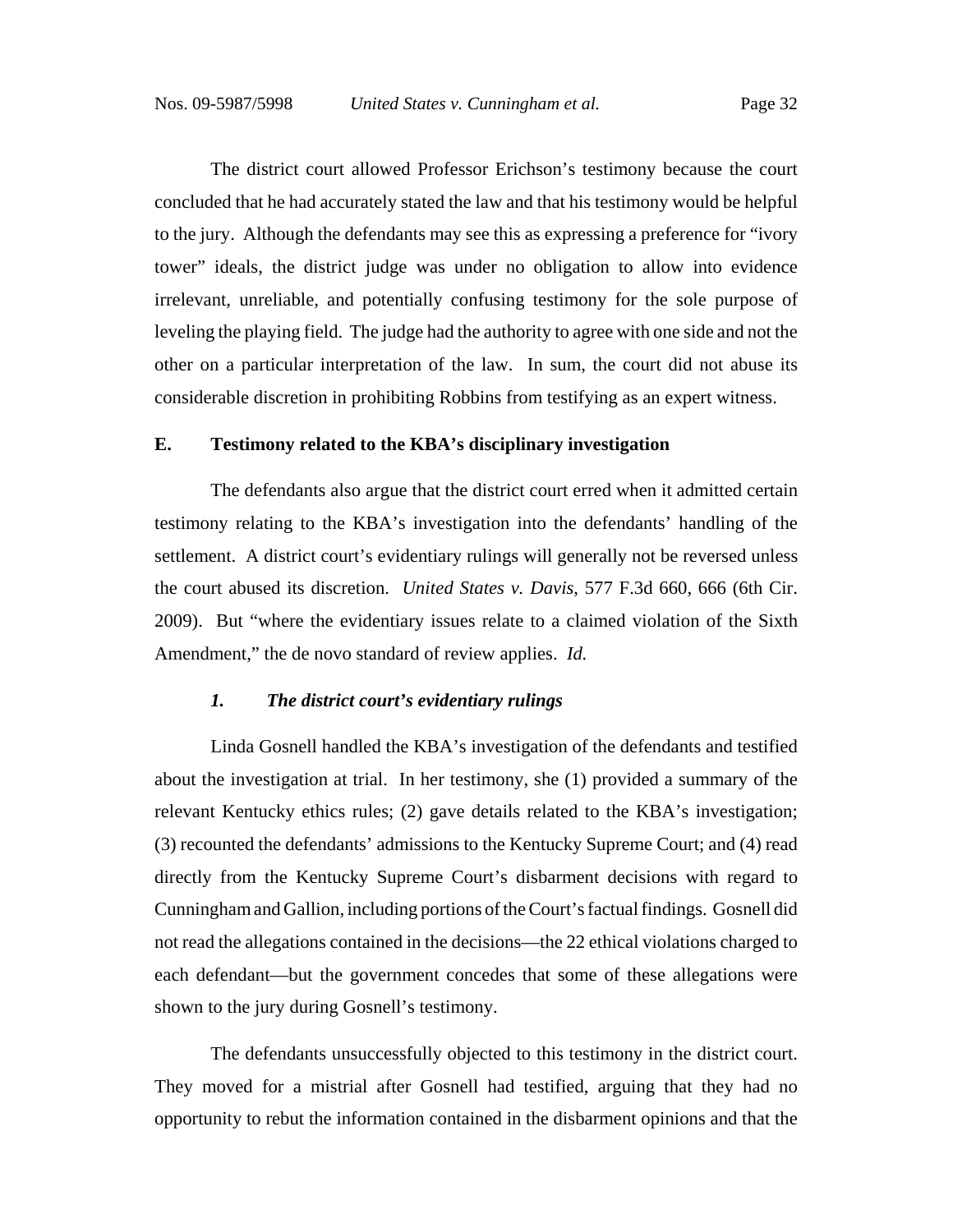testimony violated both Rule 403 of the Federal Rules of Evidence and the Confrontation Clause of the Sixth Amendment. The district court denied the mistrial motion.

But the district court later redacted the factual findings and charges from the copy of the disbarment opinions given to the jury and instructed the jury to consider Gosnell's testimony "only to the extent that she was able to authenticate the documents as Kentucky Supreme Court opinions." Moreover, the court instructed the jury that, "[s]tanding alone, a violation of an ethical rule is not evidence or proof that a defendant committed the criminal acts alleged in the indictment," in part because "the burden of proof used to render the [Kentucky Supreme Court's disbarment decisions] is different from the burden of proof used in this trial."

#### *2. Admissibility of the evidence*

On appeal, the defendants raise several arguments as to why the district court's evidentiary rulings were in error. They claim that (1) their admissions to the KBA were barred by Rule 403 of the Federal Rules of Evidence; (2) Gosnell's recitation of the factual findings from the disbarment decisions was hearsay and violated the defendants' Sixth Amendment right to confront witnesses; and (3) the charging allegations contained in the disbarment decisions were inadmissible under Rule 403.

As to the first argument, the defendants' admissions to the KBA were relevant to the case and admissible as a party's own statement under Rule 801(d)(2)(A) of the Federal Rules of Evidence (permitting a party's own statement to be offered as evidence against that party even where the statement would otherwise be inadmissible as hearsay). So the only possible barrier to admissibility is Rule 403 of the Federal Rules of Evidence, which provides in pertinent part that a district court "may exclude relevant evidence if its probative value is substantially outweighed by a danger of . . . unfair prejudice, confusing the issues, [or] misleading the jury."

"In reviewing whether evidence is admissible under Rule 403, this court looks at the evidence in a light most favorable to its proponent, maximizing its probative value and minimizing its prejudicial effect." *United States v. Fraser*, 448 F.3d 833, 840 (6th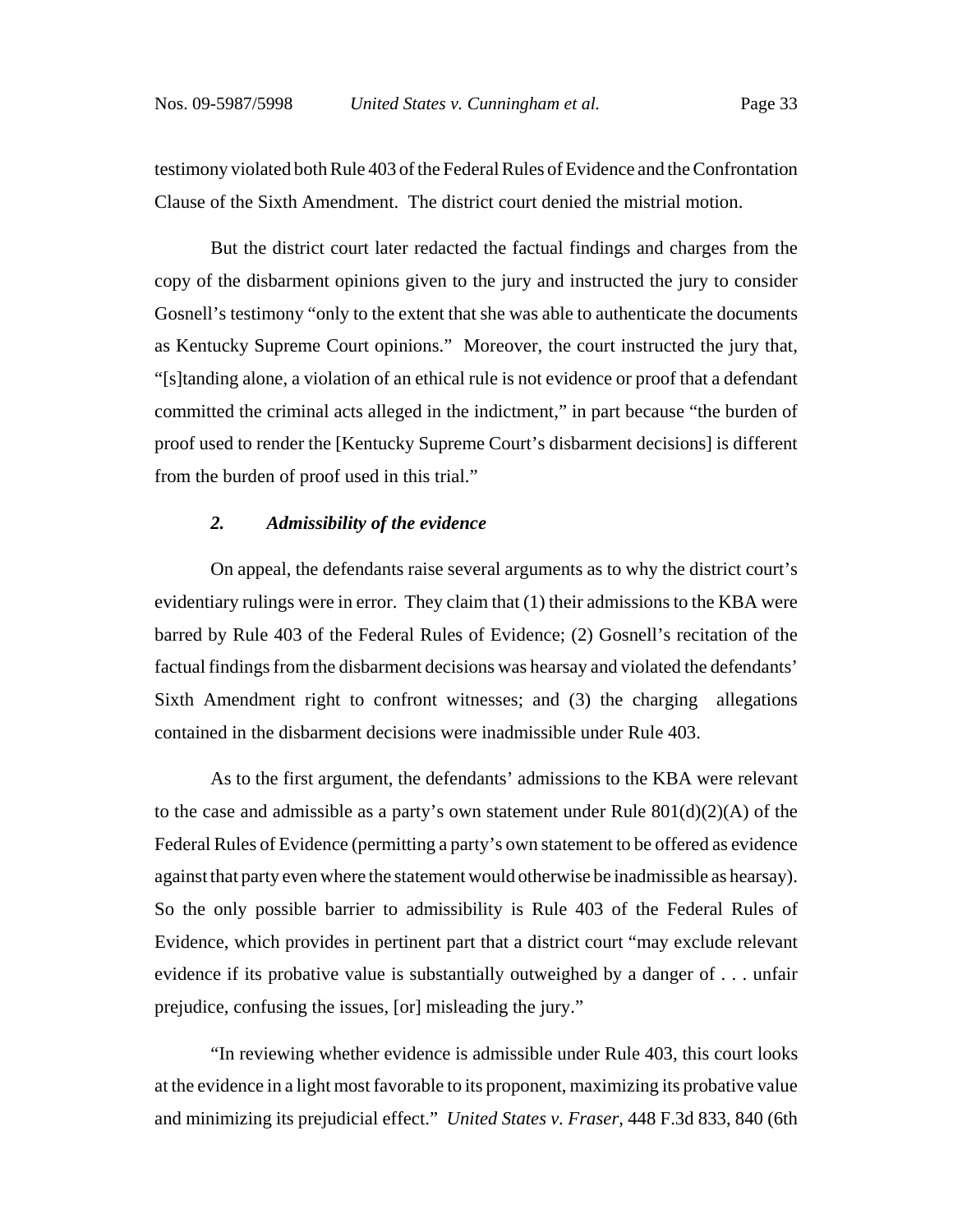Cir. 2006) (brackets and internal quotation marks omitted). The probative value of the admissions in this case was high. Even Cunningham concedes as much. The question is whether that high probative value was "*substantially* outweighed by a danger of . . . *unfair* prejudice, confusing the issues, [or] misleading the jury." *See* Fed. R. Evid. 403 (emphasis added).

Viewing the evidence in the light most favorable to the government, the defendants have failed to meet this heavy burden. At trial, the defendants' theory of the case was that they relied in good faith on Chesley and Judge Bamberger and did not know that Kentucky's aggregate-settlement and other ethical rules applied to the settlement. The defendants were able to present this theory to the jury despite the fact that their admissions of wrongdoing to the Kentucky Supreme Court were introduced into evidence. In addition, the district court limited the prejudicial impact of the admissions by instructing the jury that "proof of an ethical violation is not conclusive as to whether a criminal violation occurred." "[J]uries are presumed to follow their instructions," *Richardson v. Marsh*, 481 U.S. 200, 211 (1987), and the record provides no basis to believe that the jury here did otherwise.

The defendants' second objection relates to the admissibility of the factual findings from the disbarment decisions, which Gosnell read aloud to the jury. Here, the defendants stand on firmer ground. But even assuming that the admission of these factual findings constituted inadmissible hearsay and violated the Sixth Amendment's Confrontation Clause, the defendants' argument would still fail because any error was harmless. *See* Fed. R. Crim. P. 52(a) (stating that any error "that does not affect substantial rights must be disregarded"); *United States v. Henderson*, 626 F.3d 326, 333 (6th Cir. 2010) (noting that "violations of the Confrontation Clause are subject to harmless error analysis").

The evidence of the defendants' guilt in this case was overwhelming and independently supported all the factual findings from the disbarment proceedings. For example, the Kentucky Supreme Court determined that many of the defendants' clients were told that they could go to jail if they discussed the terms of the settlement with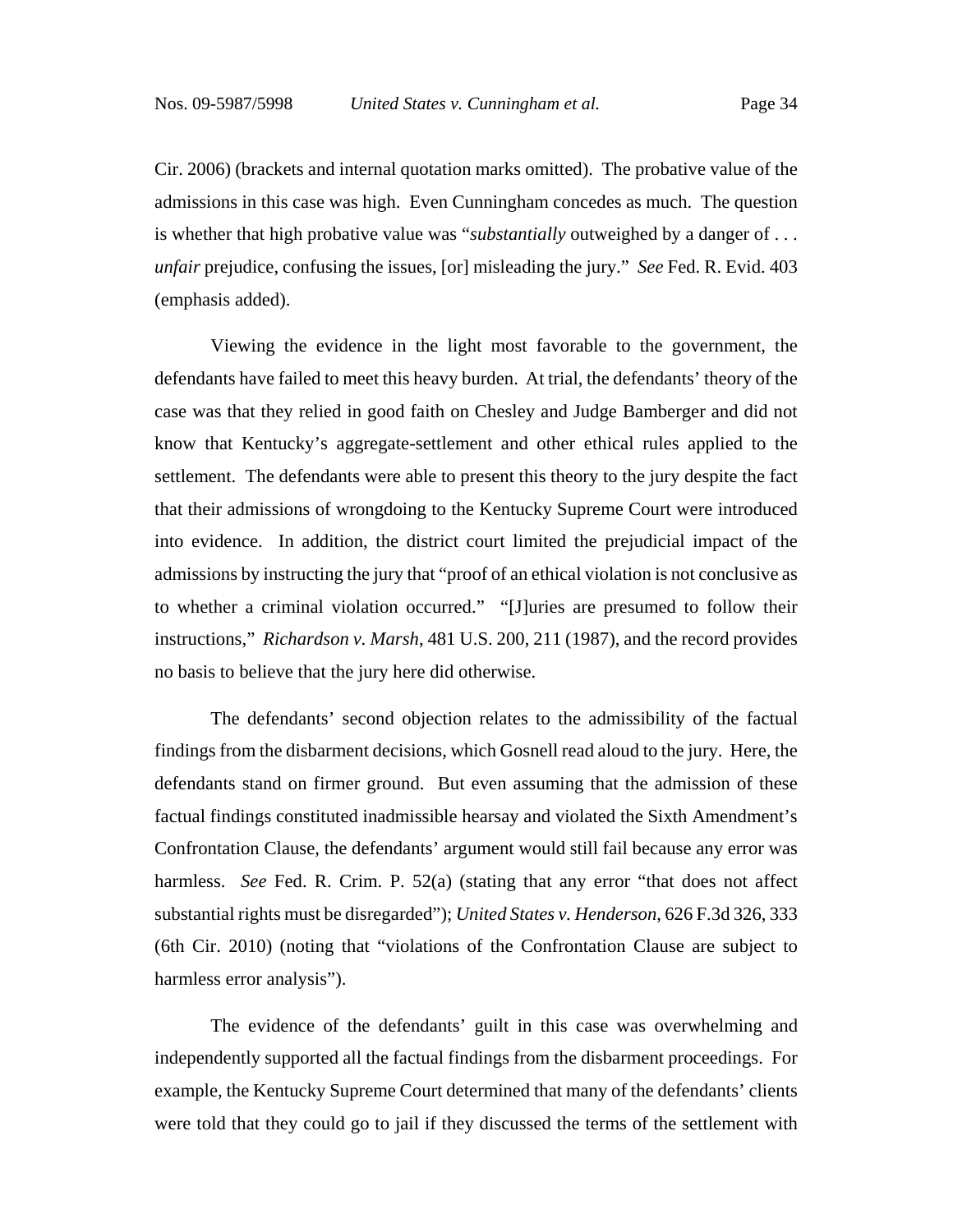others, but this fact had already been established by the trial testimony of numerous clients. The Kentucky Supreme Court also found that some of the settlement money had been improperly deposited by the defendants into their personal bank accounts, but that determination too had been established by other evidence, including the defendants' admissions, bank records, and client testimony.

In other words, the factual findings in the disbarment decisions were "cumulative of information that was properly admitted." *See Hamblin v. Mitchell*, 354 F.3d 482, 496 (6th Cir. 2003). Moreover, the district court ultimately instructed the jury to disregard the part of Gosnell's testimony that included these factual findings. And the court redacted the findings from the copy of the disbarment decisions given to the jury for its deliberations. Any error regarding the findings therefore did not affect the defendants' "substantial rights" and "must be disregarded." *See* Fed. R. Crim. P. 52(a).

The defendants further object to the admissibility of the allegations charged in the disbarment decisions, some of which were briefly shown to the jury while Gosnell testified. Here, too, any error was harmless. Gosnell did not read the allegations aloud to the jury, the allegations were redacted from the jury's copy of the disbarment decisions, and the other evidence of guilt was overwhelming.

### **F. Cross-examination of witnesses**

The defendants next contend that their constitutional rights were violated when they were precluded from asking questions on cross-examination related to any KBA disciplinary investigations into the conduct of Judge Bamberger, Chesley, and Helmers. "We review a district court's decision to limit the scope of cross-examination under the abuse-of-discretion standard." *United States v. Howard*, 621 F.3d 433, 456 (6th Cir. 2010).

"A criminal defendant has the constitutional right to confront the witnesses against him, but this right is not absolute." *Id.* (internal quotation marks omitted). "On the contrary, trial judges retain wide latitude insofar as the Confrontation Clause is concerned to impose reasonable limits on such cross-examination based on concerns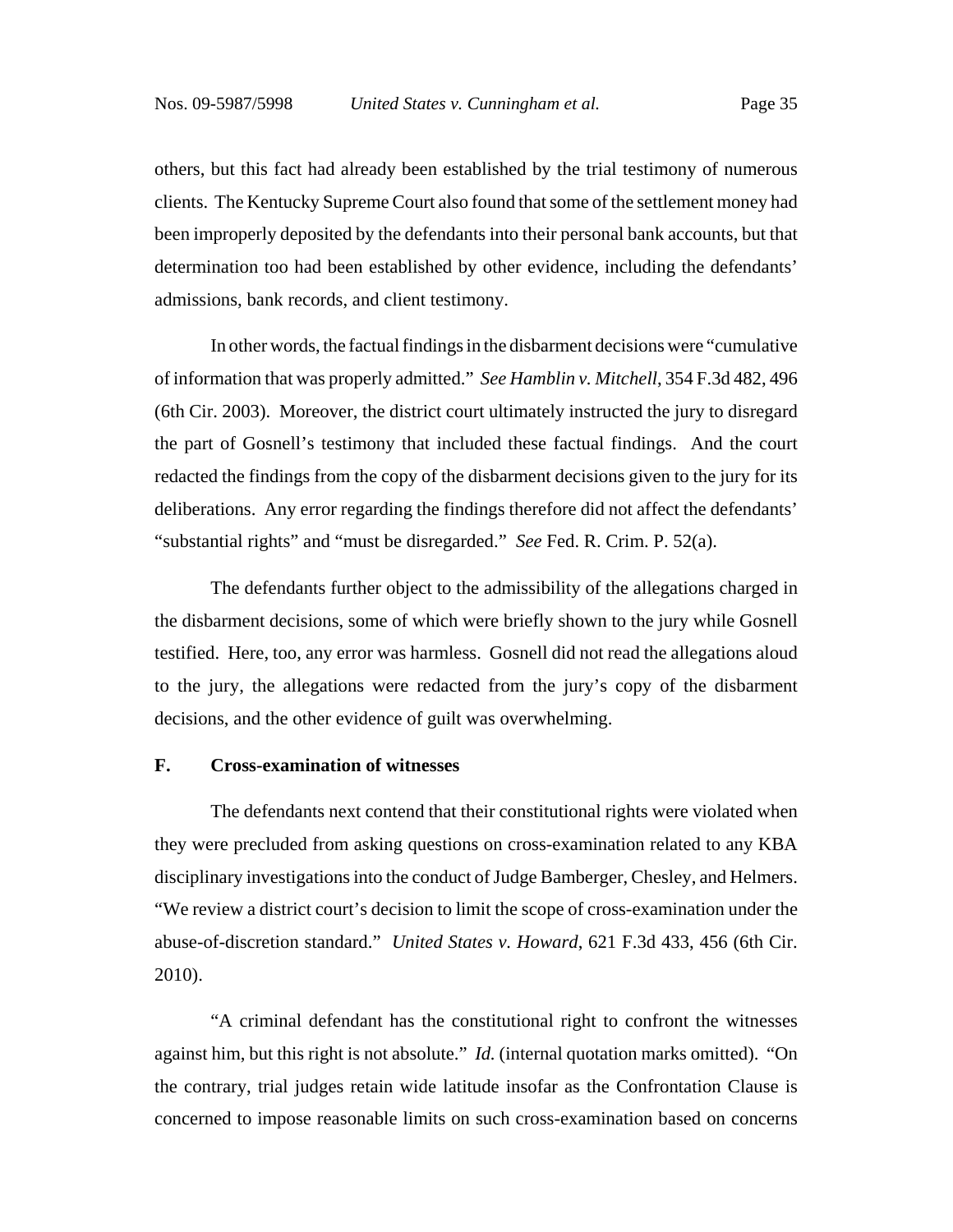about, among other things, harassment, prejudice, confusion of the issues, the witness'[s] safety, or interrogation that is repetitive or only marginally relevant." *Delaware v. Van Arsdall*, 475 U.S. 673, 679 (1986).

The defendants argue that the district court in this case exceeded its "wide latitude" because the court effectively precluded defense counsel from cross-examining Judge Bamberger, Chesley, or Helmers "regarding any potential disciplinary proceedings against them, a fact that potentially may have demonstrated bias and motive on the part of these witnesses." But this argument fails to take into account two important considerations.

First, the district court's limitation on cross-examination was based on a sound reason: disciplinary proceedings are confidential in Kentucky until there has been a determination that an ethical violation actually occurred. *See* Ky. Sup. Ct. R. 3.150(1). And second, "the jury had enough information to assess the defense's theory of the case despite the limits placed on cross-examination." *See United States v. Holden*, 557 F.3d 698, 704 (6th Cir. 2009). The defendants were able to question the witnesses about possible bias—including the prosecutorial immunity that Chesley and Helmers received in exchange for their testimony—and the court instructed the jury to consider with "more caution" the testimony of Chesley and Helmers for this reason. On these facts, there was no abuse of discretion.

# **G. Amount of restitution**

Gallion also appeals the amount of restitution ordered by the district court, claiming that it was excessive, unduly punitive, and not supported by the evidence. We review the amount of restitution ordered by the district court for an abuse of discretion. *United States v. Bogart*, 576 F.3d 565, 569 (6th Cir. 2009).

The Mandatory Victims Restitution Act of 1996, codified at 18 U.S.C. §§ 3663A-3664, provides that the district court, when sentencing a defendant who has committed a crime such as fraud, "shall order restitution to each victim in the full amount of each victim's losses as determined by the court and without consideration of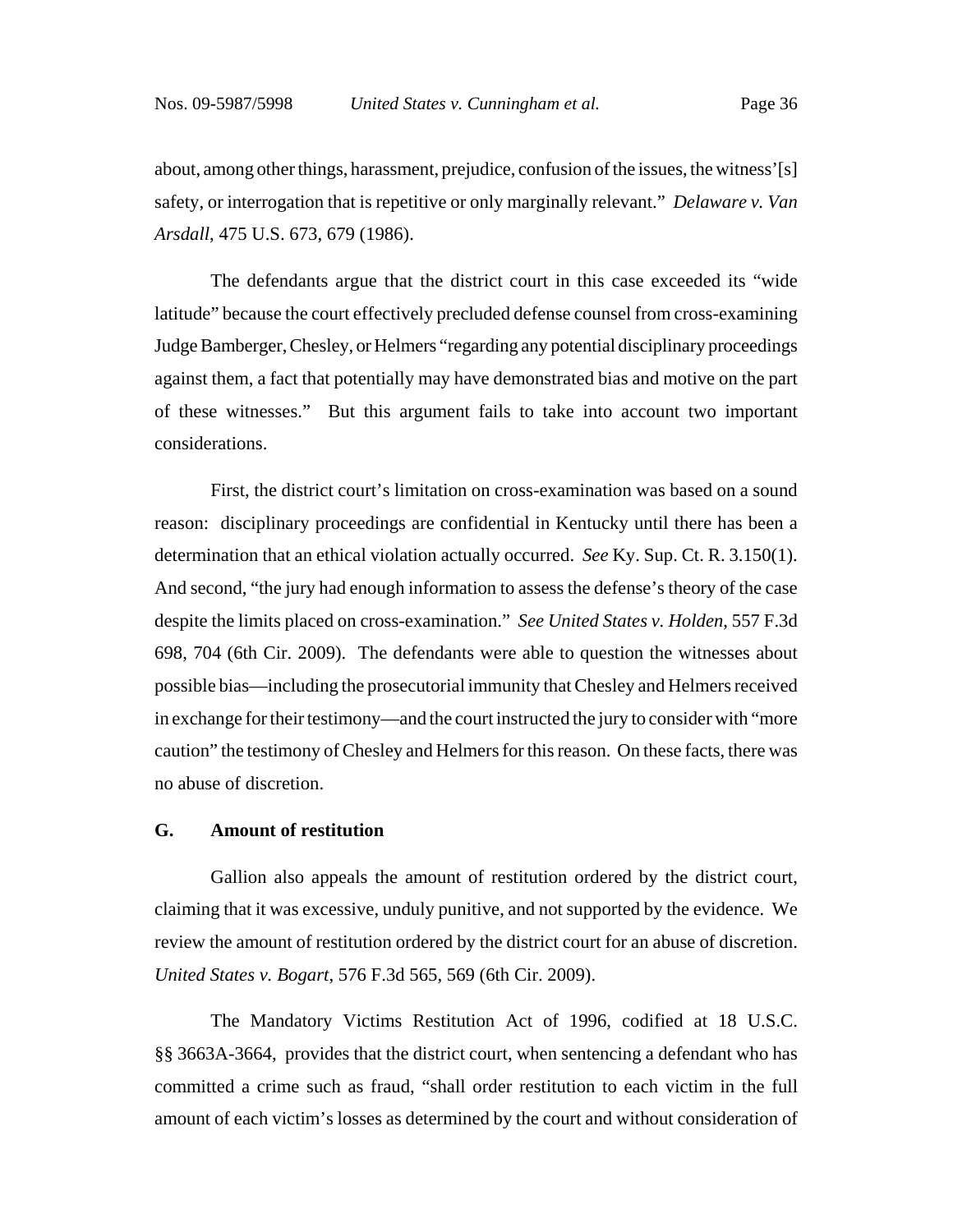the economic circumstances of the defendant." *Id.*  $\S$  3664(f)(1)(A). Here, the district court complied with this provision, ordering the defendants to pay \$127,678,834.05 in restitution to their fen-phen clients. This sum was calculated based on the total amount that the clients were entitled to under the settlement, without any reduction for the attorney fees that the defendants were due to receive according to their respective retainer agreements.

In making this calculation, the district court relied on *United States v. Hoglund*, 178 F.3d 410 (6th Cir. 1999). *Hoglund* involved an attorney who settled his clients' claims without their permission, forged their signatures on settlement checks, and deposited the money into his personal account. He was subsequently found guilty of bank fraud in federal district court and was ordered to pay restitution to his victims.

On appeal, Hoglund made the same argument that Gallion makes here: that the district court erred by "not deduct[ing] from the restitution amount the one-third contingent attorney fee pursuant to [his] contract with his clients." *Id.* at 411. This court rejected that argument, holding that "a settlement sum does not belong jointly to the attorney and the client," but "to the plaintiff alone." *Id.* at 414. The court acknowledged that the clients may each have a "separate contractual obligation to pay Hoglund a sum equal to one-third of the settlement amount as a fee for his services." *Id.* But "such obligations," the court made clear, "do not diminish the clients' entitlement to the full settlement amount." *Id.* "If Hoglund is to receive the one-third contingency fee arrangement to which he claims entitlement, he must enforce his contract, and he is free to attempt to do so." *Id.*

*Hoglund*'s holding is on all fours with the present case, and we are not free to rule otherwise. *See Salmi v. Sec'y of Health & Human Servs.*, 774 F.2d 685, 689 (6th Cir. 1985) (noting that "[a] panel of this Court cannot overrule the decision of another panel . . . unless an inconsistent decision of the United States Supreme Court requires modification of the decision or this Court sitting en banc overrules the prior decision"). The district court therefore did not err in calculating the restitution amount based on the total value of the settlement.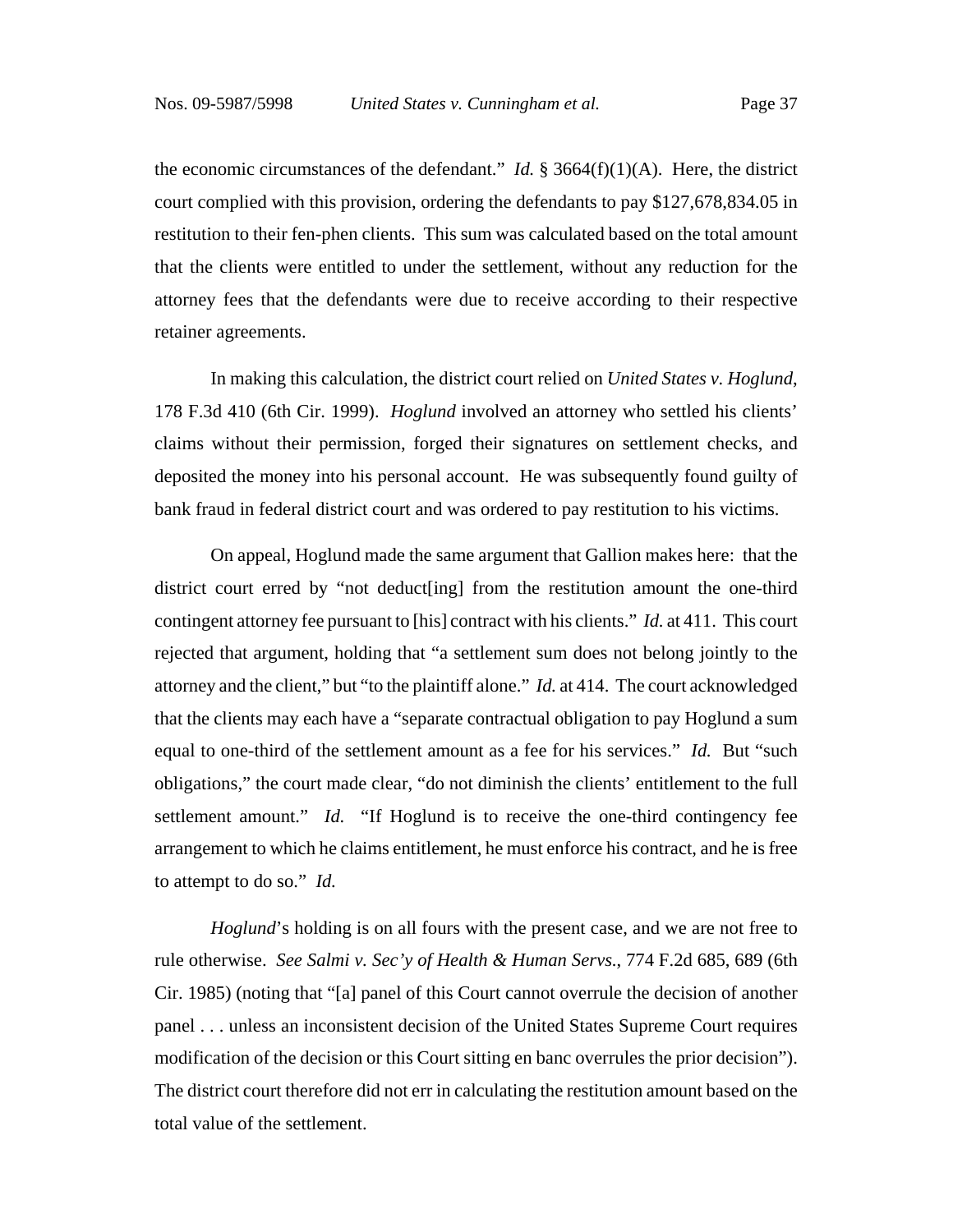### **H. Mistrial due to counsel's health problems**

Gallion next argues that the district court should have declared a mistrial based on his counsel's health problems during trial. But Gallion did not move for a mistrial in the district court, so his claim is reviewed "only for plain error." *See United States v. Caver*, 470 F.3d 220, 245 (6th Cir. 2006). This means that, in order to prevail, he must show that the district court's failure to declare a mistrial was a clear error that affected his substantial rights and "that this adverse impact seriously affected the fairness, integrity or public reputation of the judicial proceedings." *See United States v. Eversole*, 487 F.3d 1024, 1029 (6th Cir. 2007) (internal quotation marks omitted).

Gallion has not even attempted to meet this high bar here, and any such attempt would be futile. When his counsel became ill during the trial, the district court appointed interim counsel to represent him and then continued the case. The trial resumed when Gallion's regular counsel returned a week later. We find no error, plain or otherwise, in utilizing this procedure.

### **I. Waiver of Cunningham's right to a unanimous verdict**

Finally, Cunningham claims that a constitutional violation occurred during his first trial when the district court refused to permit him to waive his constitutionally protected right to a unanimous jury verdict. This question has created a split among the circuits.

On one side is the rule adopted by the Eleventh Circuit in *Sanchez v. United States*, 782 F.2d 928 (11th Cir. 1986), which holds that a criminal defendant may waive his constitutional right to a unanimous verdict "under very limited circumstances," so long as certain criteria are met. *See id.* at 932-35. Cunningham asks us to adopt that rule in this case.

But in doing so, Cunningham concedes that the Sixth Circuit has come down on the other side of the split. In this circuit—as in every circuit to consider the issue other than the Eleventh—verdicts in criminal cases must be unanimous. *See, e.g.*, *Hibdon v. United States*, 204 F.2d 834, 838 (6th Cir. 1953) (holding that "the right to a unanimous